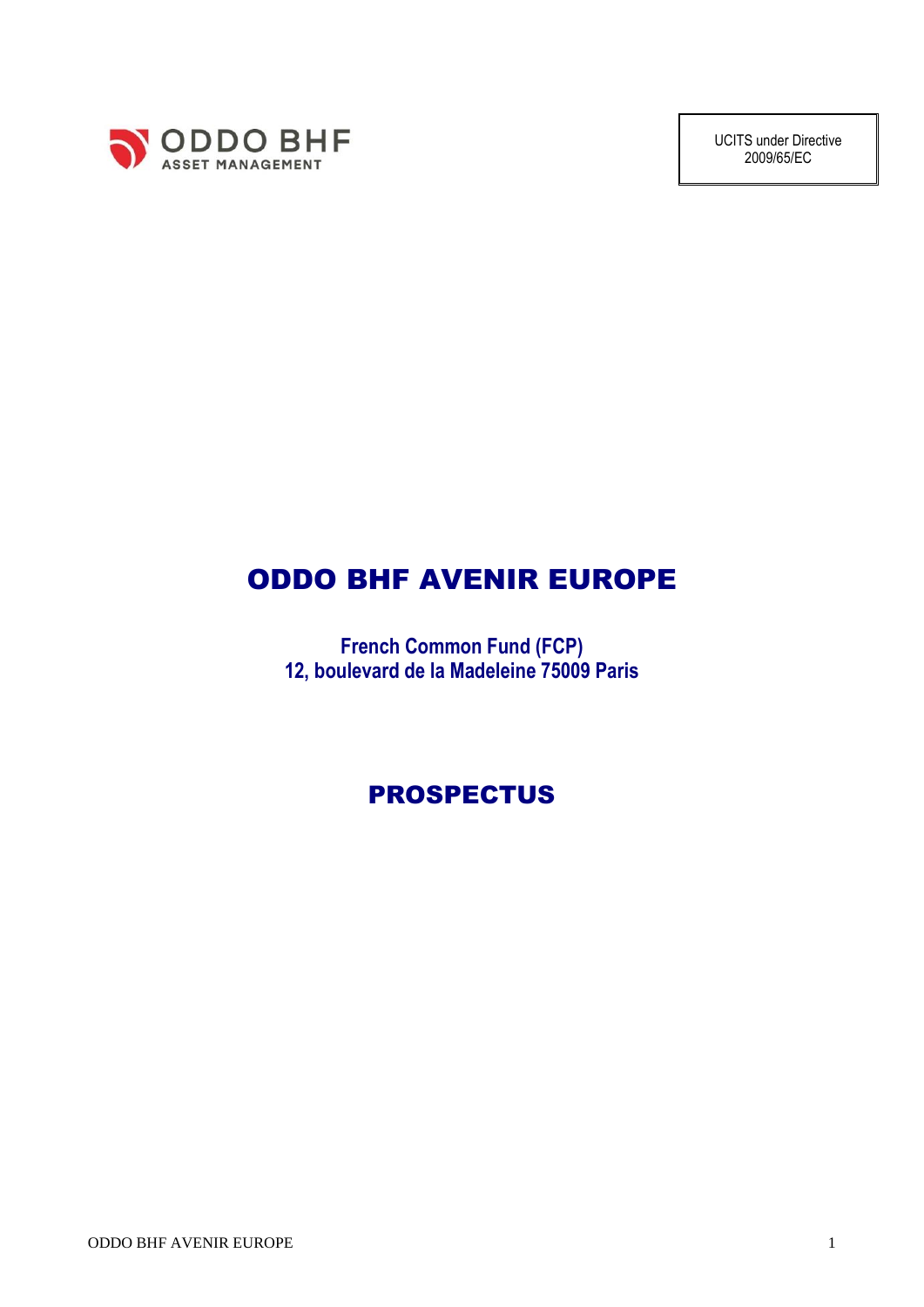

# ODDO BHF AVENIR EUROPE

# **PROSPECTUS**

# **GENERAL CHARACTERISTICS**

French Common Fund (FCP).

**Legal structure:**

**Name** ODDO BHF AVENIR EUROPE (hereinafter the "**Fund**")

**Legal form and Member State in which the Fund was established**

**Inception date and intended lifetime** This Fund was approved by the **AMF** on 7 May 1999.

It was created on 25 May 1999 for a period of 99 years.

**Fund overview:**

| Unit<br>classes | <b>ISIN code</b> | <b>Base</b><br>curren<br>cy | Appropriation<br>of distributable<br>income                                                      | <b>Minimum initial</b><br>investment | <b>Minimum</b><br>subsequent<br>investment | <b>Target investors</b>                                                                                                                                                                                                                                                                                                                                                                                                                                                                                                                                                                                                                                                                                                                                                                                                                                        |
|-----------------|------------------|-----------------------------|--------------------------------------------------------------------------------------------------|--------------------------------------|--------------------------------------------|----------------------------------------------------------------------------------------------------------------------------------------------------------------------------------------------------------------------------------------------------------------------------------------------------------------------------------------------------------------------------------------------------------------------------------------------------------------------------------------------------------------------------------------------------------------------------------------------------------------------------------------------------------------------------------------------------------------------------------------------------------------------------------------------------------------------------------------------------------------|
| <b>CR-EUR</b>   | FR0000974149     | <b>EUR</b>                  | Accumulation                                                                                     | 1 thousandth of a<br>unit            | thousandth of a<br>unit                    | All<br>subscribers,<br>particularly<br>and<br>natural<br>persons.                                                                                                                                                                                                                                                                                                                                                                                                                                                                                                                                                                                                                                                                                                                                                                                              |
| DR-EUR          | FR0011380070     | <b>EUR</b>                  | Income:<br>Distribution<br>Capital gains or<br>losses:<br>distribution<br>and/or<br>accumulation | 1 thousandth of a<br>unit            | 1 thousandth of a<br>unit                  | subscribers,<br>particularly<br>All<br>and<br>natural<br>persons.                                                                                                                                                                                                                                                                                                                                                                                                                                                                                                                                                                                                                                                                                                                                                                                              |
| CI-EUR          | FR0010251108     | <b>EUR</b>                  | Accumulation                                                                                     | EUR 250,000*                         | 1 thousandth of a<br>unit                  | Units only accessible to eligible counterparties<br>and professional investors per se according to<br>Directive 2014/65/EU (or "MiFID II").                                                                                                                                                                                                                                                                                                                                                                                                                                                                                                                                                                                                                                                                                                                    |
| <b>CN-EUR</b>   | FR0011036920     | <b>EUR</b>                  | Accumulation                                                                                     | 1 thousandth of a<br>unit            | 1 thousandth of a<br>unit                  | CN units are available solely at the discretion of<br>the Management Company and will not pay any<br>distribution fees or rebates. Units reserved for<br>(i) investors subscribing via an intermediary<br>providing the service of investment advice on<br>an independent basis pursuant to MiFID II, (ii)<br>subscribing<br>investors<br>via<br>financial<br>a<br>intermediary on the basis of a fee agreement<br>concluded between the investor and the<br>mentioning<br>intermediary<br>and<br>that<br>the<br>intermediary is exclusively paid by the investor,<br>(iii) companies providing the service of portfolio<br>management pursuant to MiFID II, (iv) UCIs<br>managed by ODDO BHF Group entities, and<br>(v) ODDO BHF SCA when providing the<br>service of investment advice on the basis of a<br>written fee agreement concluded with its client. |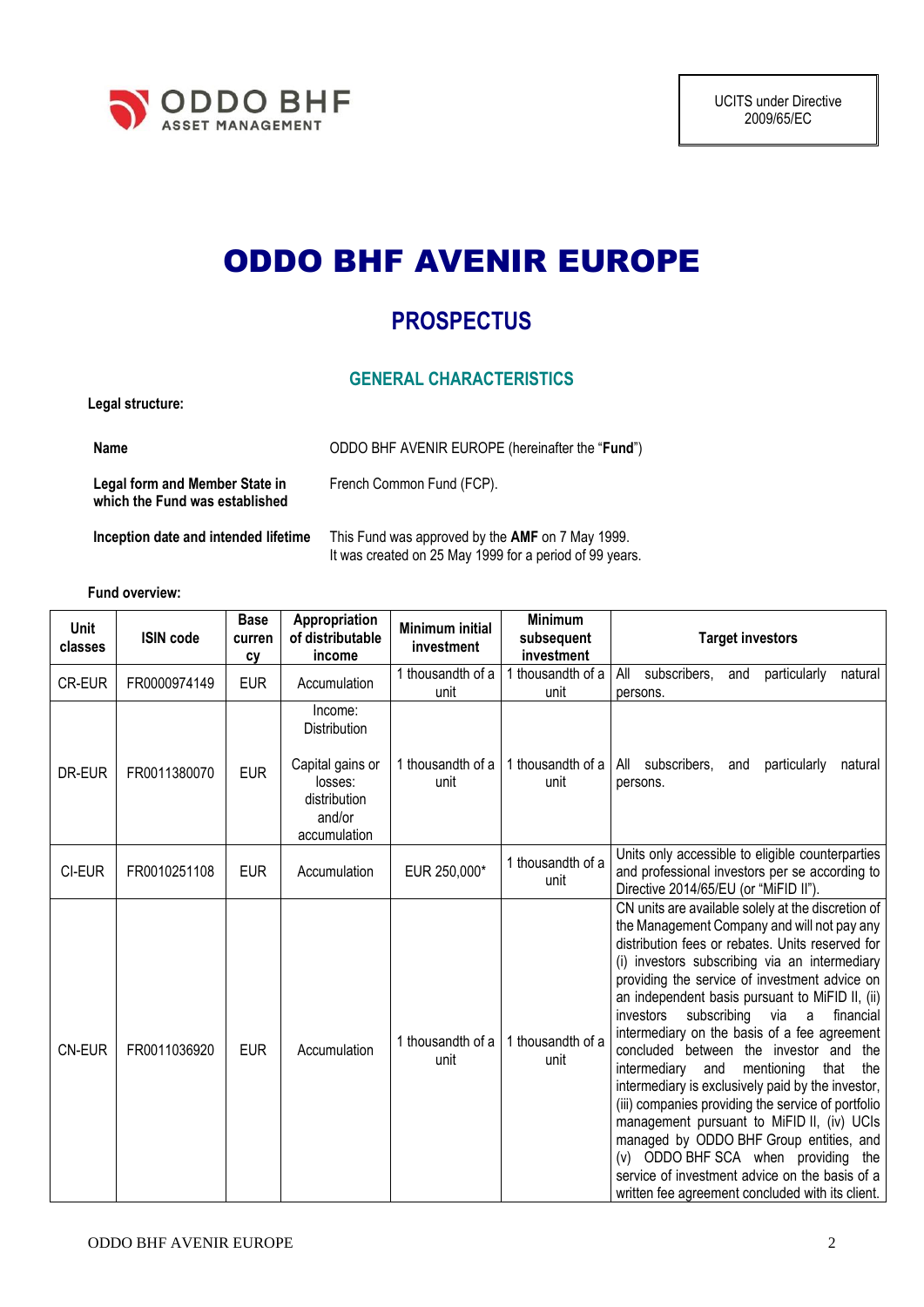| <b>GC-EUR</b>         | FR0011603901 | <b>EUR</b> | Accumulation                                                                                     | <b>EUR 100</b>            | 1 thousandth of a<br>unit | GC units are reserved for (i) insurance<br>companies approved by ODDO BHF Asset<br>Management SAS, to represent unit-linked<br>products subscribed as part of "advisory<br>management" contracts in their range, for (ii)<br>ODDO BHF SCA clients also having signed an<br>advisory agreement with an ODDO BHF SCA<br>financial investment advisory partner and for<br>(iii) Italian asset managers approved by ODDO<br><b>BHF Asset Management SAS.</b>                                                                                                                                                                                                                                                                                                                                                                                                       |
|-----------------------|--------------|------------|--------------------------------------------------------------------------------------------------|---------------------------|---------------------------|----------------------------------------------------------------------------------------------------------------------------------------------------------------------------------------------------------------------------------------------------------------------------------------------------------------------------------------------------------------------------------------------------------------------------------------------------------------------------------------------------------------------------------------------------------------------------------------------------------------------------------------------------------------------------------------------------------------------------------------------------------------------------------------------------------------------------------------------------------------|
| CR-USD<br>$[H]^**$    | FR0012224640 | <b>USD</b> | Accumulation                                                                                     | <b>USD 100</b>            | 1 thousandth of a<br>unit | subscribers, and particularly<br>All<br>natural<br>persons.                                                                                                                                                                                                                                                                                                                                                                                                                                                                                                                                                                                                                                                                                                                                                                                                    |
| DN-EUR                | FR0013301579 | <b>EUR</b> | Income:<br>Distribution<br>Capital gains or<br>losses:<br>distribution<br>and/or<br>accumulation | 1 thousandth of a<br>unit | 1 thousandth of a<br>unit | DN units are available solely at the discretion of<br>the Management Company and will not pay any<br>distribution fees or rebates. Units reserved for<br>(i) investors subscribing via an intermediary<br>providing the service of investment advice on<br>an independent basis pursuant to MiFID II, (ii)<br>investors<br>subscribing<br>via<br>financial<br>a<br>intermediary on the basis of a fee agreement<br>concluded between the investor and the<br>intermediary<br>and<br>mentioning<br>that<br>the<br>intermediary is exclusively paid by the investor,<br>(iii) companies providing the service of portfolio<br>management pursuant to MiFID II, (iv) UCIs<br>managed by ODDO BHF Group entities, and<br>(v) ODDO BHF SCA when providing the<br>service of investment advice on the basis of a<br>written fee agreement concluded with its client. |
| DI-EUR                | FR0013312071 | <b>EUR</b> | Income:<br>Distribution<br>Capital gains or<br>losses:<br>distribution<br>and/or<br>accumulation | EUR 250,000*              | 1 thousandth of a<br>unit | Units only accessible to eligible counterparties<br>and professional investors per se according to<br>MiFID II.                                                                                                                                                                                                                                                                                                                                                                                                                                                                                                                                                                                                                                                                                                                                                |
| CN-CHF<br>$[H]^{***}$ | FR0013335791 | <b>CHF</b> | Accumulation                                                                                     | <b>CHF 100</b>            | 1 thousandth of a<br>unit | CN units are available solely at the discretion of<br>the Management Company and will not pay any<br>distribution fees or rebates. Units reserved for<br>(i) investors subscribing via an intermediary<br>providing the service of investment advice on<br>an independent basis pursuant to MiFID II, (ii)<br>subscribing via a financial<br>investors<br>intermediary on the basis of a fee agreement<br>concluded between the investor and the<br>intermediary<br>and<br>mentioning<br>that the<br>intermediary is exclusively paid by the investor,<br>(iii) companies providing the service of portfolio<br>management pursuant to MiFID II, (iv) UCIs<br>managed by ODDO BHF Group entities, and<br>(v) ODDO BHF SCA when providing the<br>service of investment advice on the basis of a<br>written fee agreement concluded with its client.             |
| CM-EUR                | FR0014000DI1 | <b>EUR</b> | Accumulation                                                                                     | EUR 35 000 000            | EUR 250 000               | Units<br>more<br>particularly<br>dedicated<br>to<br>Mediolanum Group.                                                                                                                                                                                                                                                                                                                                                                                                                                                                                                                                                                                                                                                                                                                                                                                          |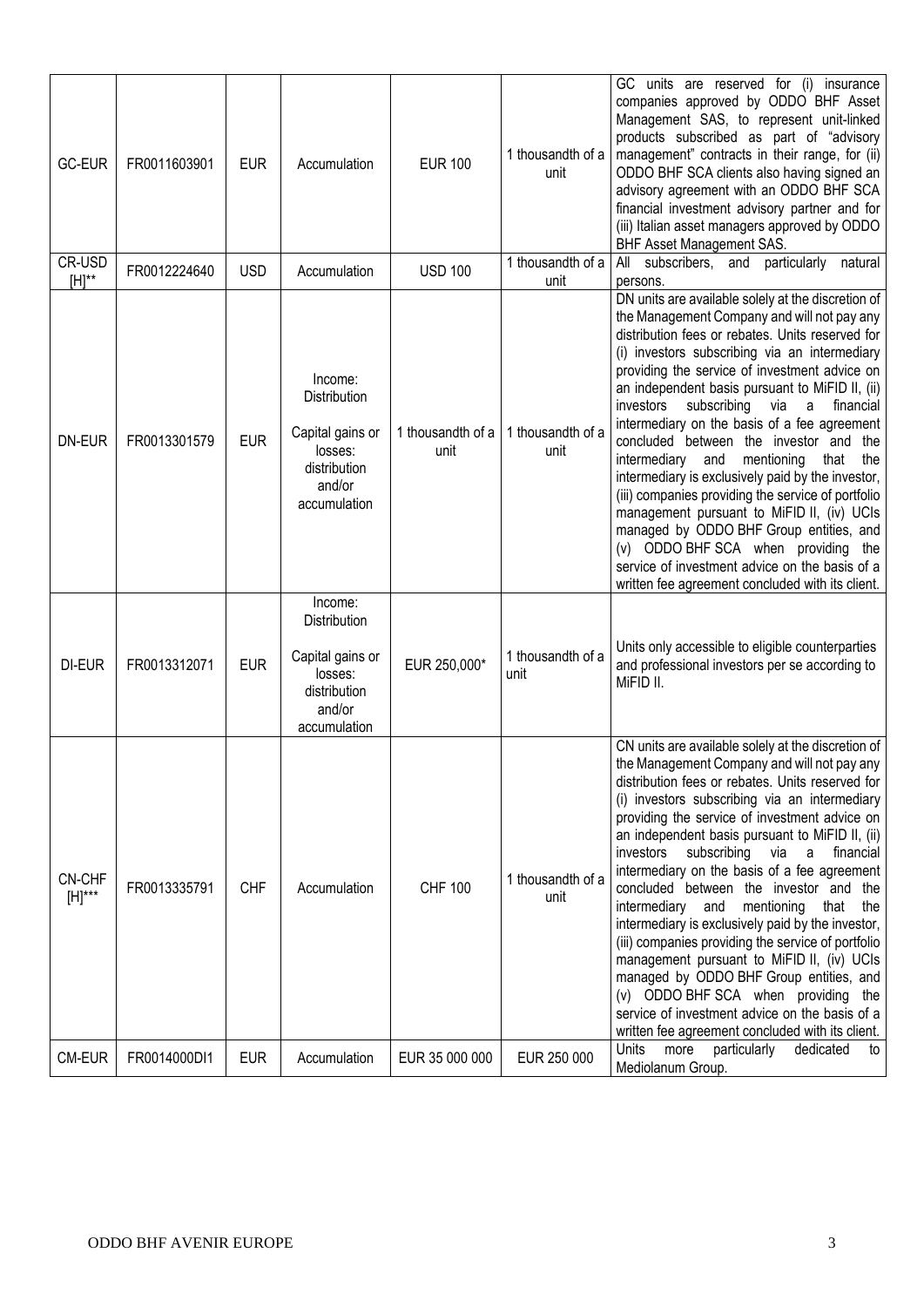| DM-EUR            | FR0014000DH3 | <b>EUR</b> | Income:<br><b>Distribution</b><br>Capital gains or<br>losses:<br>distribution<br>and/or<br>accumulation | EUR 15 000 000          | EUR 250 000             | Units more particularly dedicated to<br>Mediolanum Group. |
|-------------------|--------------|------------|---------------------------------------------------------------------------------------------------------|-------------------------|-------------------------|-----------------------------------------------------------|
| CR-SEK<br>[H]**** | FR0013326311 | <b>SEK</b> | Accumulation                                                                                            | thousandth of a<br>unit | thousandth of a<br>unit | All subscribers, and particularly natural<br>persons.     |

*\* With the exception of the Management Company, companies in the Management Company's group and UCIs and mandates managed by the Management Company, from which no minimum subscription is required.*

*\*\* CR-USD [H] units are hedged against US dollar/euro currency risk in order to limit differences in performance relative to eurodenominated units, although a maximum residual currency risk of 3% remains.*

\*\*\* CN-CHF [H] units are hedged against Swiss francs/euro currency risk in order to limit differences in performance relative to euro*denominated units, although a maximum residual currency risk of 3% remains.*

*\*\*\*\* CR-SEK [H] units are hedged against Swedish Krona/euro currency risk in order to limit differences in performance relative to euro-denominated units, although a maximum residual currency risk of 3% remains.*

#### **INFORMATION FOR UNITHOLDERS:**

Address at which the latest annual and semi-annual reports are available:

The latest annual and semi-annual reports shall be sent to unitholders within eight business days upon written request to:

| Company | <b>ODDO BHF ASSET MANAGEMENT SAS</b> |
|---------|--------------------------------------|
| Address | 12, Bd de la Madeleine – 75009 Paris |
| Email   | information oam@oddo-bhf.com         |

These documents are also available:

| On the website       | http://am.oddo-bhf.com |
|----------------------|------------------------|
| <b>By contacting</b> | Customer Services      |
| By telephoning       | 01 44 51 80 28         |

Any further information required can be obtained from the Customer Services Department, Tel.: 01 44 51 80 28.

| DIRECTORY:                                                                                                            |                                                                                                                                                                                                                                                                                                                                                                                                                                                                                                          |
|-----------------------------------------------------------------------------------------------------------------------|----------------------------------------------------------------------------------------------------------------------------------------------------------------------------------------------------------------------------------------------------------------------------------------------------------------------------------------------------------------------------------------------------------------------------------------------------------------------------------------------------------|
| <b>Management Company</b>                                                                                             | ODDO BHF ASSET MANAGEMENT SAS,<br>a société par actions simplifiée (simplified joint stock company)<br>(hereinafter the "Management Company")<br>Portfolio Management Company approved by the AMF (number GP 99011)<br>12, Bd de la Madeleine - 75009 Paris.                                                                                                                                                                                                                                             |
| Custodian, Depository,<br>Establishment in charge of<br>liabilities management delegated<br>by the Management Company | ODDO BHF SCA,<br>a société en commandite par actions (general partnership limited by shares)<br>(hereinafter the "Custodian").<br>Bank approved by the French Prudential Control and Resolution Authority.<br>12, Bd de la Madeleine - 75009 Paris.<br>ODDO BHF SCA acts as custodian for the Fund.                                                                                                                                                                                                      |
|                                                                                                                       | The Custodian carries out the following duties, as defined in the applicable regulations: holding<br>the portfolio assets in safekeeping, overseeing the Management Company's decisions and<br>monitoring the Fund's cash flow.<br>By virtue of delegation by the Management Company, the Custodian is also responsible for the<br>management of Fund liabilities, which includes centralising subscription and redemption orders<br>for Fund units, as well as keeping an account of Fund units issued. |
|                                                                                                                       | In certain countries, the Custodian delegates its safekeeping activities. A description of the<br>safekeeping activities delegated, the list of delegatees and sub-delegatees of the Custodian<br>and information on the conflicts of interest liable to result from such delegation are available on                                                                                                                                                                                                    |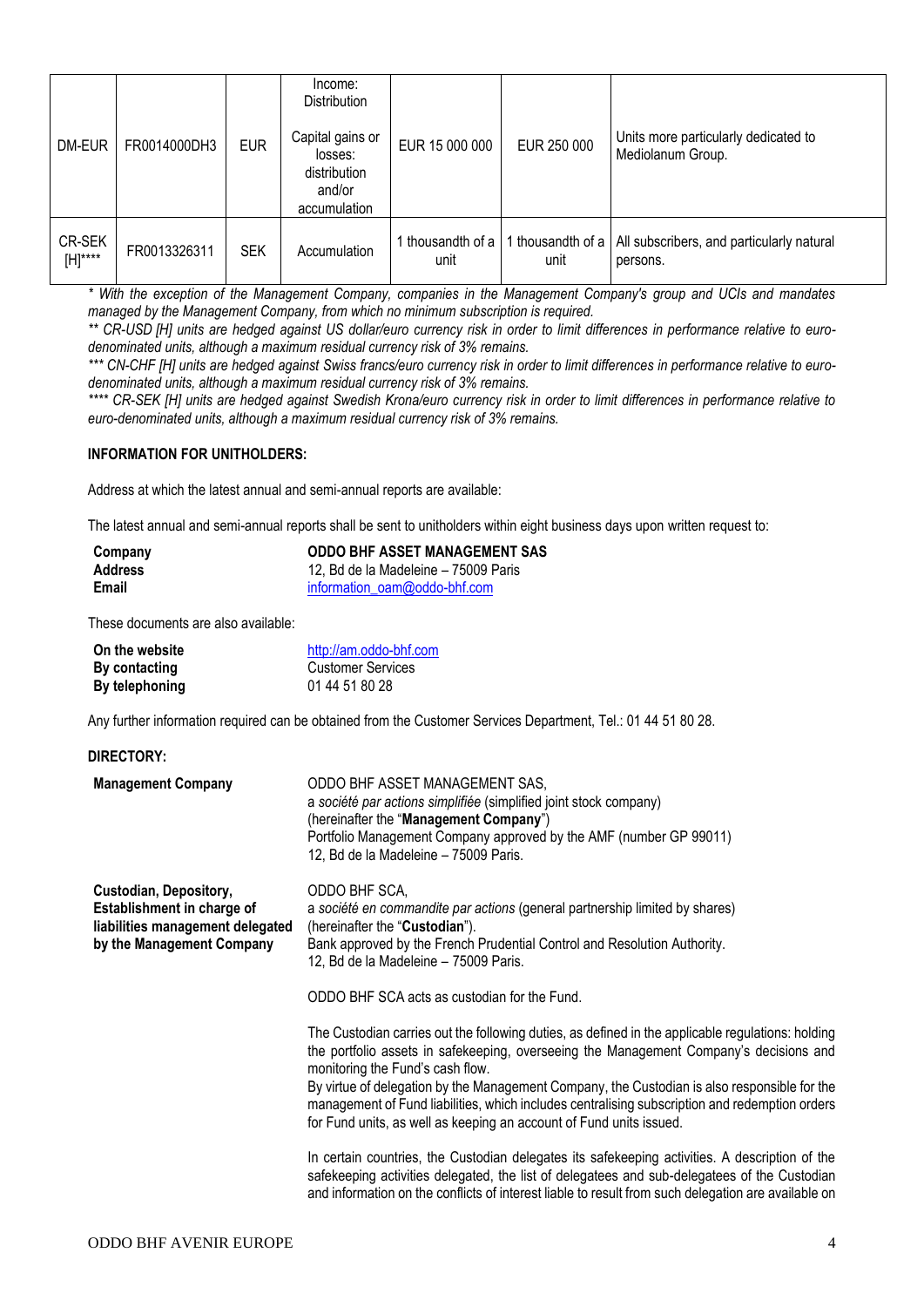|                                                                                                               | the Management Company's website: http://am.oddo-bhf.com. Investors may also request up-<br>to-date information on this from the Management Company.                                                                                                                                                                                           |
|---------------------------------------------------------------------------------------------------------------|------------------------------------------------------------------------------------------------------------------------------------------------------------------------------------------------------------------------------------------------------------------------------------------------------------------------------------------------|
|                                                                                                               | As an entity, the Custodian is independent of the Management Company.                                                                                                                                                                                                                                                                          |
| <b>Administration and Accounting</b><br>delegated to                                                          | EUROPEAN FUND ADMINISTRATION FRANCE S.A.S (EFA FRANCE)<br>17 rue de la Banque<br>75002 Paris                                                                                                                                                                                                                                                   |
|                                                                                                               | The role of EFA is to calculate the net asset value of the Fund and other services listed in the<br>agreement. Any conflicts of interest arising as a result of this delegation will be handled in<br>accordance with the policy for managing conflicts of interest, available on the Management<br>Company's website: http://am.oddo-bhf.com. |
| <b>Statutory auditor</b>                                                                                      | Deloitte et Associés (hereinafter the "Statutory Auditor")<br>6 Place de la Pyramide 92908 Paris-la-Défense CedexRepresented by Mr Jean-Marc Lecat.                                                                                                                                                                                            |
| <b>Promoter</b>                                                                                               | ODDO BHF ASSET MANAGEMENT SAS,<br>a société par actions simplifiée (simplified joint stock company)<br>Portfolio Management Company approved by the AMF (number GP 99011)<br>12, Bd de la Madeleine - 75009 Paris.                                                                                                                             |
|                                                                                                               | The list of promoters is not exhaustive mainly due to the fact that the Fund is listed on Euroclear.<br>Thus, some promoters may not be mandated by or known to the Management Company.                                                                                                                                                        |
| <b>Advisers</b>                                                                                               | None                                                                                                                                                                                                                                                                                                                                           |
| <b>Assignees</b>                                                                                              | None                                                                                                                                                                                                                                                                                                                                           |
| <b>Agent for receiving subscription</b><br>and redemption orders as<br>delegated by the Management<br>Company | ODDO BHF SCA,<br>a société en commandite par actions (general partnership limited by shares)<br>Bank approved by the French Prudential Control and Resolution Authority.<br>12, Bd de la Madeleine - 75009 Paris                                                                                                                               |
| Other agent for receiving<br>subscription and redemption<br>orders                                            | CACEIS BANK, Luxembourg Branch (prior to centralising)<br>5, allée Scheffer<br>L-2520 Luxembourg                                                                                                                                                                                                                                               |

# **OPERATING AND MANAGEMENT PROCEDURES**

## **I - GENERAL CHARACTERISTICS OF THE UNITS:**

| Rights attached to the units | The rights of the Fund's co-owners are represented by units, with each unit corresponding to the<br>same fraction of the Fund's assets. Each unitholder has a co-ownership right in the assets of the<br>Fund proportional to the number of units they hold.<br>The distributable income consists of:<br>1° The net income for the financial year plus retained earnings, plus or minus the balance of the<br>income equalisation accounts for the last financial year.<br>2° The realised capital gains, net of fees, minus realised capital losses, net of fees, recorded<br>during the financial year, plus net capital gains of the same kind recorded during previous<br>financial years and that have not been subject to distribution or accumulation, plus or minus the<br>balance of the capital gains equalisation accounts.<br>The categories of income referenced in points 1° and 2° respectively may be distributed, in full<br>or in part, independently of each other. |
|------------------------------|----------------------------------------------------------------------------------------------------------------------------------------------------------------------------------------------------------------------------------------------------------------------------------------------------------------------------------------------------------------------------------------------------------------------------------------------------------------------------------------------------------------------------------------------------------------------------------------------------------------------------------------------------------------------------------------------------------------------------------------------------------------------------------------------------------------------------------------------------------------------------------------------------------------------------------------------------------------------------------------|
| Inclusion in a register      | The Management Company delegates the management of liabilities to the Custodian.                                                                                                                                                                                                                                                                                                                                                                                                                                                                                                                                                                                                                                                                                                                                                                                                                                                                                                       |
| <b>Voting rights</b>         | No voting rights are attributed to the ownership of units, decisions concerning the Fund being<br>taken by the Management Company. The voting rights attached to the securities held by the Fund<br>are exercised by the Management Company, which has the sole power to take decisions,<br>pursuant to regulations in force. The Management Company's voting policy may be consulted at<br>its registered office or online at http://am.oddo-bhf.com in accordance with Article 314-100 of the                                                                                                                                                                                                                                                                                                                                                                                                                                                                                        |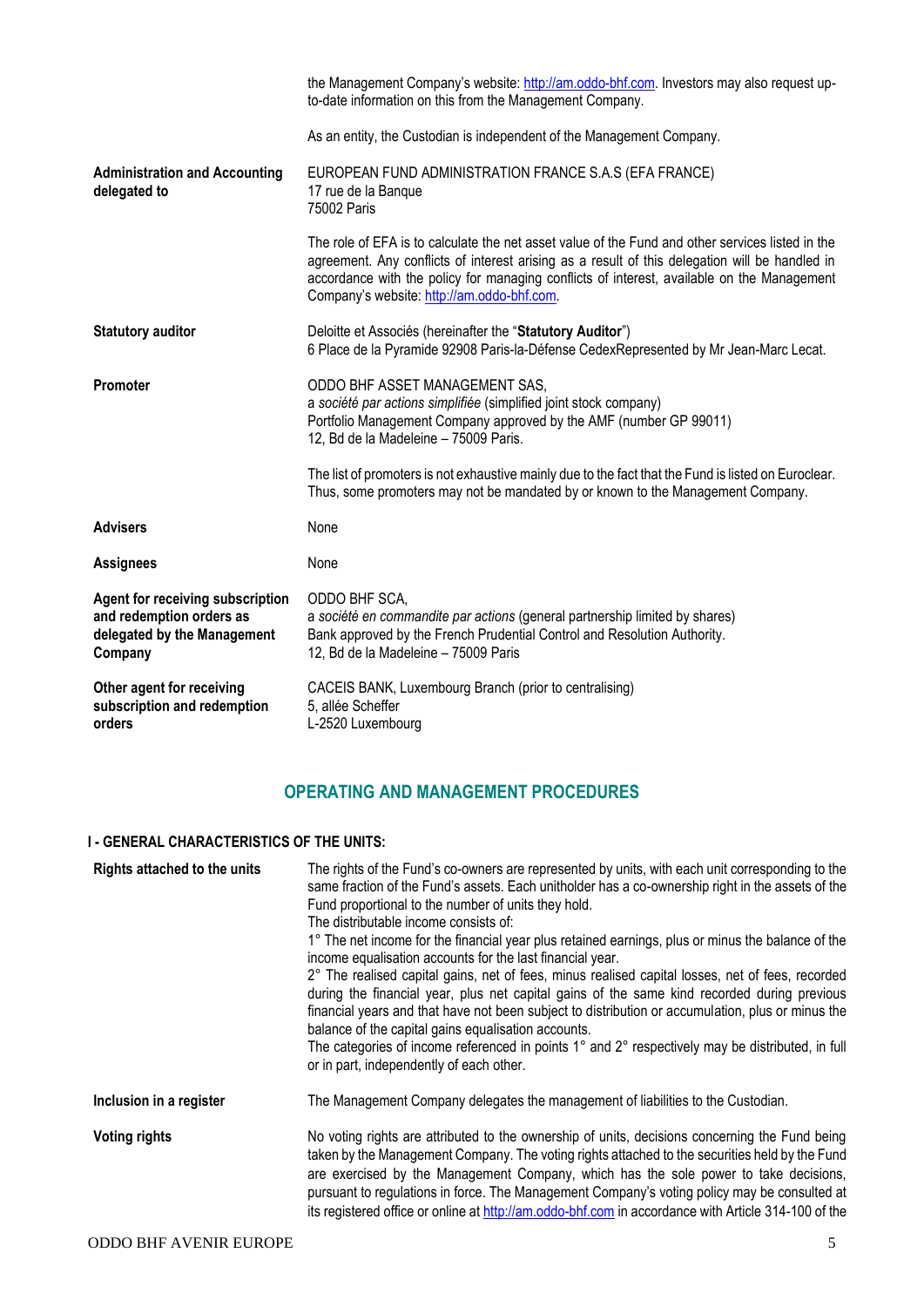|                           | AMF General Regulation. Unitholders can obtain a report of the Management Company's voting<br>activities from the Management Company.                                                                                                                                                                                                                                                                                                                                                         |
|---------------------------|-----------------------------------------------------------------------------------------------------------------------------------------------------------------------------------------------------------------------------------------------------------------------------------------------------------------------------------------------------------------------------------------------------------------------------------------------------------------------------------------------|
| Form of units             | Listed on Euroclear France<br>Units are issued in bearer form. They cannot be issued in or converted into registered form.                                                                                                                                                                                                                                                                                                                                                                    |
| <b>Fractions of units</b> | Subscriptions and redemptions in thousandths of units.                                                                                                                                                                                                                                                                                                                                                                                                                                        |
| <b>Financial year-end</b> | Last stock market trading day in March.<br>End of first financial year: 31 March 2000.                                                                                                                                                                                                                                                                                                                                                                                                        |
| Tax regime                | <b>General provisions</b>                                                                                                                                                                                                                                                                                                                                                                                                                                                                     |
|                           | The Fund may be used for life insurance policies.                                                                                                                                                                                                                                                                                                                                                                                                                                             |
|                           | As of 1 July 2014, the Fund shall be governed by the provisions of appendix II, point II. B. of the<br>Agreement (IGA) signed on 14 November 2013 between the government of the French Republic<br>and the government of the United States of America so as to improve compliance with tax<br>obligations at an international level and implement the act governing compliance with these<br>obligations for foreign accounts (FATCA).                                                        |
|                           | This prospectus does not purport to set out the tax implications for investors of subscribing,<br>redeeming, holding or selling the Fund's units. These implications will vary, depending on the<br>laws and practices that apply in the country of residence, domicile or incorporation of the<br>unitholders and on their personal situations.                                                                                                                                              |
|                           | Abroad, in the countries where the Fund invests, capital gains on the sale of securities and<br>income from foreign sources received by the Fund may be subject to tax, generally in the form of<br>withholding tax. The amount of withholding tax due may be reduced or waived when the<br>governments in question have signed tax treaties.                                                                                                                                                 |
|                           | Depending on your tax status, your country of residence or the jurisdiction from which you invest<br>in the Fund, any capital gains and income resulting from the holding of units of the Fund may be<br>subject to taxation. We advise you to consult a tax advisor in relation to the potential<br>consequences of purchasing, holding, selling or redeeming units of the Fund according to the<br>laws of your country of tax residence, ordinary residence or domicile.                   |
|                           | Neither the Management Company nor the Promoters shall accept any responsibility whatsoever<br>for the tax consequences that may arise for investors following a decision to purchase, hold, sell<br>or redeem units of the Fund.                                                                                                                                                                                                                                                             |
|                           | Redemption of unit followed by a subscription:<br>As the Fund is made up of several unit classes, a conversion from one class of units by means<br>of a redemption followed by a subscription of another class of units constitutes, for tax purposes,<br>a sale in return for payment of a consideration likely to generate a taxable gain.                                                                                                                                                  |
|                           | Specific provisions of the German Investment Taxation Act                                                                                                                                                                                                                                                                                                                                                                                                                                     |
|                           | The German Investment Tax Act (GITA) provides for a partial tax exemption for certain German<br>residents investing in equity investment funds (subject to a minimum equity quota of 51%) or<br>mixed investment funds (subject to a minimum equity quota of 25%). This new tax treatment will<br>enter into force on 1 January 2018 (though the GITA itself has come into effect as of 27 July<br>2016, with certain changes being applicable as of 1 January 2016 with retroactive effect). |
|                           | In accordance with article 5a of the Fund's regulations, the "Investment strategy" and<br>"composition of assets" sections of the Prospectus set forth the instruments and deposits which<br>are eligible to form part of the Fund's assets. It is confirmed in the "Composition of assets" section<br>of this Prospectus that the Fund invests in a minimum equity quota as set forth by the GITA (as<br>amended).                                                                           |
|                           | For this purpose, "equity participations' shall mean, in accordance with Section 2 para. 8 of the<br>GITA:                                                                                                                                                                                                                                                                                                                                                                                    |
|                           | participations in capital companies which are listed on a stock exchange or listed on an                                                                                                                                                                                                                                                                                                                                                                                                      |

organised market;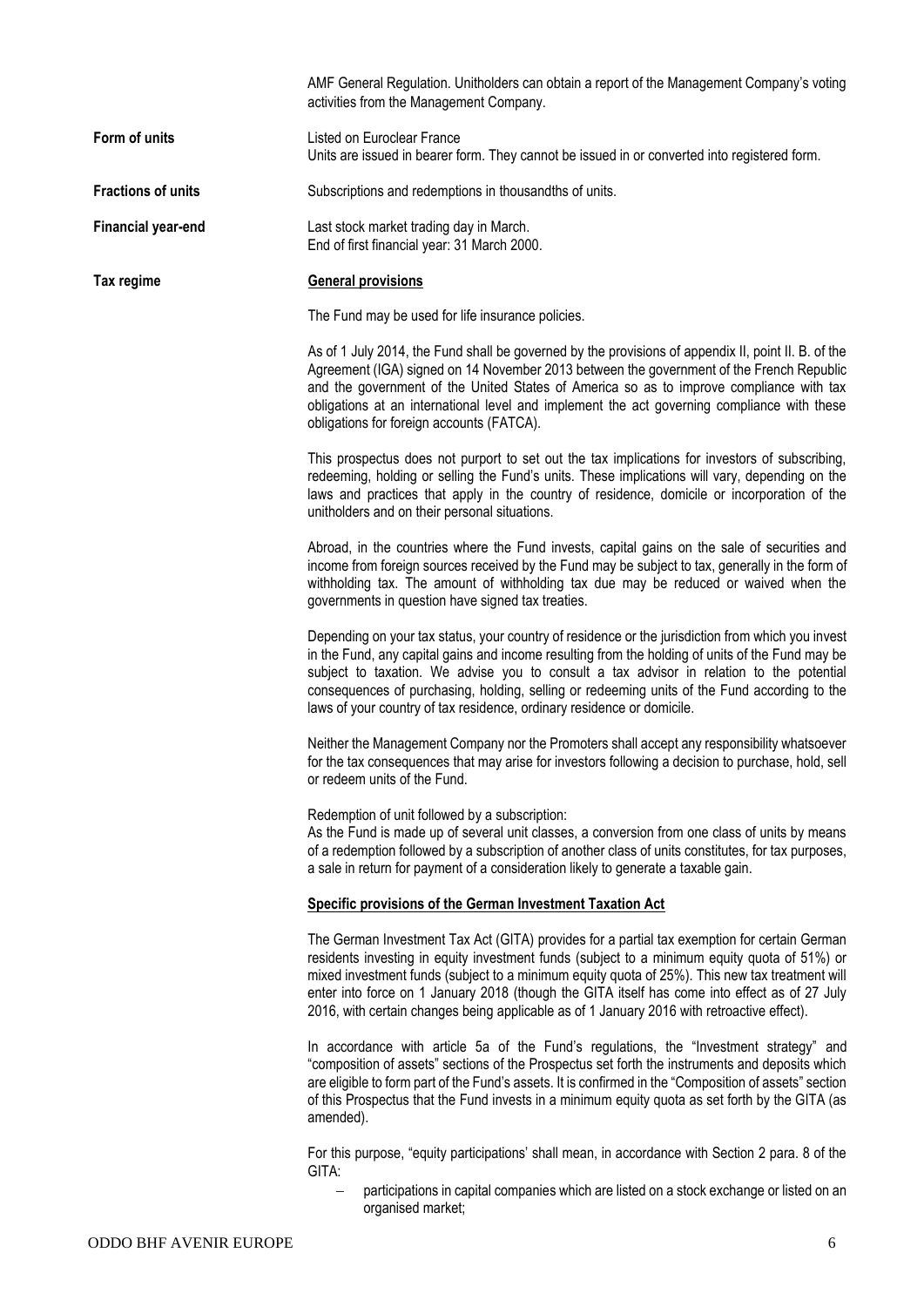|                             | participations in capital companies which are not real estate companies and which are<br>incorporated in a member state of the European Union or the European Economic Area<br>and are subject to income taxation for capital companies there and are not tax-exempt;<br>participations in capital companies which are incorporated in a third country and are<br>subject to income taxation for capital companies there at a minimum rate of 15% and<br>are not tax-exempt;<br>shares or units in equity investment funds according to Section 2 para. 6 of the GITA<br>with an amount of 51% of their value; and<br>shares or units in mixed investment funds according to Section 2 para. 7 of the GITA<br>with an amount of 25% of their value. |
|-----------------------------|-----------------------------------------------------------------------------------------------------------------------------------------------------------------------------------------------------------------------------------------------------------------------------------------------------------------------------------------------------------------------------------------------------------------------------------------------------------------------------------------------------------------------------------------------------------------------------------------------------------------------------------------------------------------------------------------------------------------------------------------------------|
|                             | German residents are invited to consult their own tax advisor for further information on the<br>provisions of the GITA.                                                                                                                                                                                                                                                                                                                                                                                                                                                                                                                                                                                                                             |
| <b>Specific provisions:</b> |                                                                                                                                                                                                                                                                                                                                                                                                                                                                                                                                                                                                                                                                                                                                                     |
| <b>ISIN code</b>            | CR-EUR units: FR0000974149<br>DR-EUR units: FR0011380070<br>CI-EUR units: FR0010251108<br>CN-EUR units: FR0011036920<br>GC-EUR units: FR0011603901<br>CR-USD [H] units: FR0012224640<br>DN-EUR units: FR0013301579<br>DI-EUR units: FR0013312071<br>CN-CHF [H] units : FR0013335791<br>CM-EUR units: FR0014000DI1<br>DM-EUR units: FR0014000DH3<br>CR-SEK [H] units: FR0013326311                                                                                                                                                                                                                                                                                                                                                                   |
| <b>Classification</b>       | "International equities" fund                                                                                                                                                                                                                                                                                                                                                                                                                                                                                                                                                                                                                                                                                                                       |
| <b>Fund of funds</b>        | Less than 10% of the net assets.                                                                                                                                                                                                                                                                                                                                                                                                                                                                                                                                                                                                                                                                                                                    |
| Investment objective        | The Fund's investment objective is to achieve long-term capital growth by outperforming its<br>benchmark index, the MSCI Europe Smid Cap Net Return EUR, over a five-year rolling period,<br>while also taking into account ESG criteria.                                                                                                                                                                                                                                                                                                                                                                                                                                                                                                           |
| <b>Benchmark index</b>      | Its benchmark is the MSCI Europe Smid Cap Net Return EUR.                                                                                                                                                                                                                                                                                                                                                                                                                                                                                                                                                                                                                                                                                           |
|                             | The administrator of this benchmark is MSCI Limited.<br>The latter is registered in the register of administrators and benchmarks maintained by the ESMA.                                                                                                                                                                                                                                                                                                                                                                                                                                                                                                                                                                                           |
|                             | The MSCI Europe Smid Cap Net Return EUR (index code M7EUSM index) is an index<br>representing small and mid-cap equity markets in 15 developed countries in Europe.<br>These countries are Austria, Belgium, Denmark, Finland, France, Germany, Ireland, Italy, the<br>Netherlands, Norway, Portugal, Spain, Sweden, Switzerland and the United Kingdom.                                                                                                                                                                                                                                                                                                                                                                                            |
|                             | With 1,124 companies in its portfolio, the index covers approximately 28% of the free-float-<br>adjusted market capitalisation in each country.                                                                                                                                                                                                                                                                                                                                                                                                                                                                                                                                                                                                     |
|                             | It allows the investor to assess the Fund's risk profile. The Fund's performance may differ<br>substantially from that of its benchmark index.                                                                                                                                                                                                                                                                                                                                                                                                                                                                                                                                                                                                      |
|                             | The above index is broad market index that do not necessarily consider in their composition or<br>calculation methodology the ESG characteristics promoted by the Fund. For a description of the<br>method used to calculate the index, see www.msci.com.                                                                                                                                                                                                                                                                                                                                                                                                                                                                                           |
|                             | In accordance with Regulation (EU) 2016/1011 of the European Parliament and of the Council of<br>8 June 2016, the Management Company has a procedure for monitoring the benchmarks used,<br>setting out the actions to be taken in the event that a benchmark materially changes or ceases<br>to be provided.<br>Investors are advised that the benchmark index does not constitute a limitation on the Fund's<br>investment universe. It allows the investor to assess the Fund's risk profile. The Fund's                                                                                                                                                                                                                                         |
|                             | performance and composition of assets may differ substantially from that of its benchmark index.                                                                                                                                                                                                                                                                                                                                                                                                                                                                                                                                                                                                                                                    |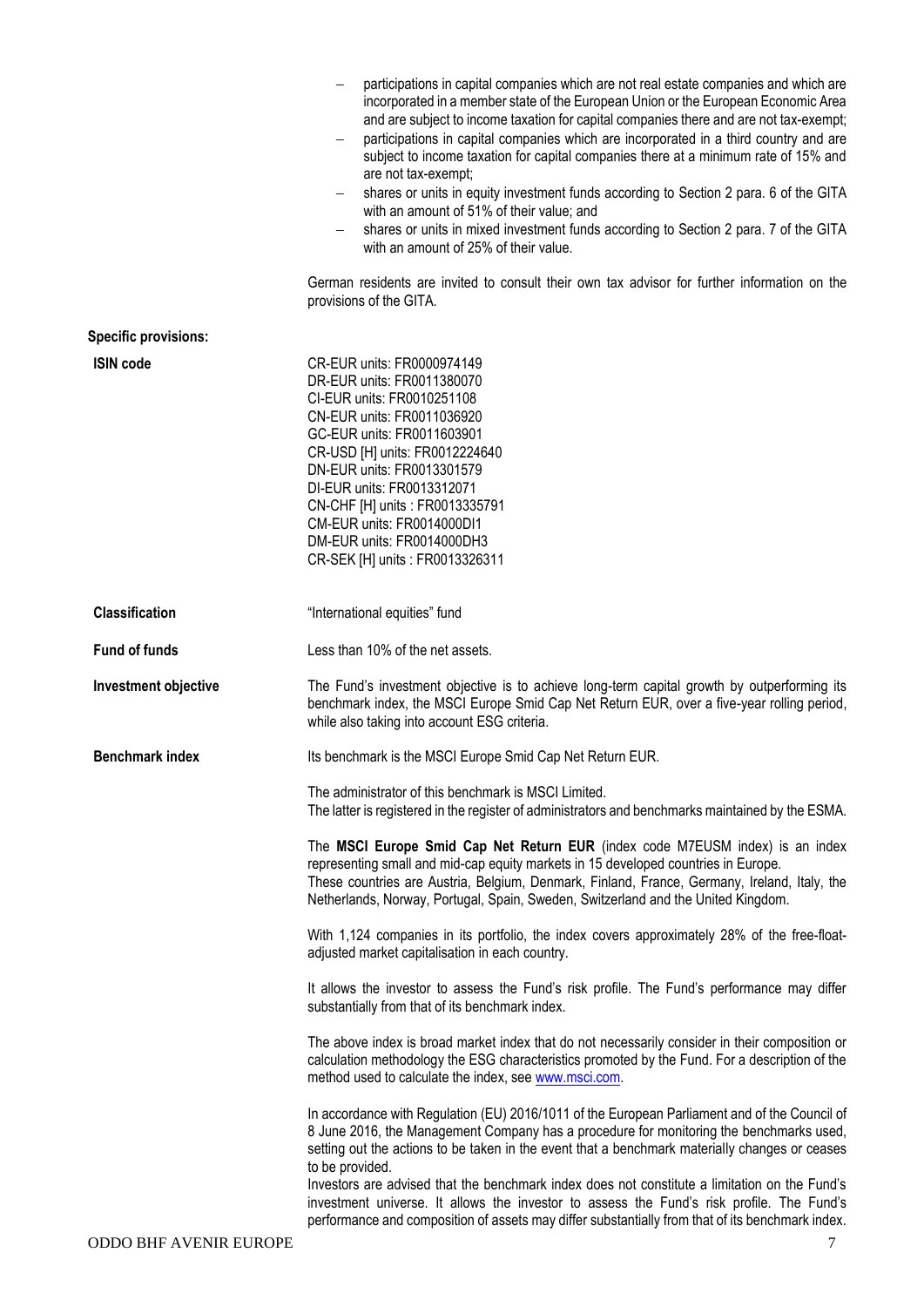#### **Investment strategy** The strategy is based on an investment process developed by the "small and mid-caps" team.

The investment universe consists of the stocks that make up the MSCI Europe Smid Cap Net Return EUR as well as other stocks of companies headquartered in the European Economic Area (EEA) and any other European member country of the OECD with a capitalisation between EUR 500 million and EUR 10 billion (at the time they are first added to the portfolio). On an ancillary basis, the Fund may also invest in securities of companies located in the same geographical area with a market capitalisation of less than EUR 500 million (at the time they are first added to the portfolio).

Initially, the management team takes into account extra-financial criteria in a significant way, thanks to a selectivity approach leading to the elimination of at least 20% of this universe. This selectivity approach can be broken down into two stages:

I. First stage: sectoral exclusions:

The Fund may not invest in the tobacco, alcohol, gambling, coal mining and energy generation, oil and gas, regulated utilities and telecommunications sectors. Likewise, banks that have not committed to a policy that meets international standards for a fossil fuel phase-out will be excluded.

#### II. Second stage: ESG rating:

This step involves taking into account the ESG rating of a large majority of the companies in the investment universe from our internal rating system or from an external non-financial data provider. This rating process once again reduces the Fund's investment universe to obtain an eligible universe:

1. companies that are not monitored by our internal model or by our external non-financial data provider are systematically excluded from the investment universe;

2. companies that do not follow our internal model and are assigned an ESG CCC or B rating by our external non-financial data provider MSCI ESG Ratings are also systematically excluded from the universe;

3. finally, companies rated 1 out of 5 on our internal rating scale on the "human capital" and/or "corporate governance" pillars are also systematically excluded from this universe.

Our internal ESG analysis process is twofold:

• "best-in-universe": the management team favours the highest rated issuers regardless of their size and sector of activity.

• "best effort": the management team values the progress made over time by issuers, thanks to direct dialogue with them.

As part of the company rating process, the following criteria, among others, are analysed:

- Environmental: energy consumption, water consumption, waste management, environmental certifications, products and services with environmental value-added, climate risk management, etc.

- Social: human capital (human resources management, executive team diversity, training, employee health and safety, etc.), supplier management, innovation, etc.

- Governance: corporate governance (preservation of minority shareholder's interests, composition of governance bodies, remuneration policy, etc.), fiscal responsibility, exposure to risk of corruption, etc.

Close attention is paid to analysing human capital and corporate governance, which account for 30% and 25% of each company's score, regardless of its size or industry. We believe that poor human capital management or corporate governance failures pose a major risk to the execution of a company's strategy and therefore to its valuation.

The analysis of controversies (industrial accidents, pollution, convictions for corruption, anticompetitive practices, product safety, supply chain management, etc.), based on information provided by our external non-financial data provider, is integrated into the rating process and directly influences the ESG rating of each company.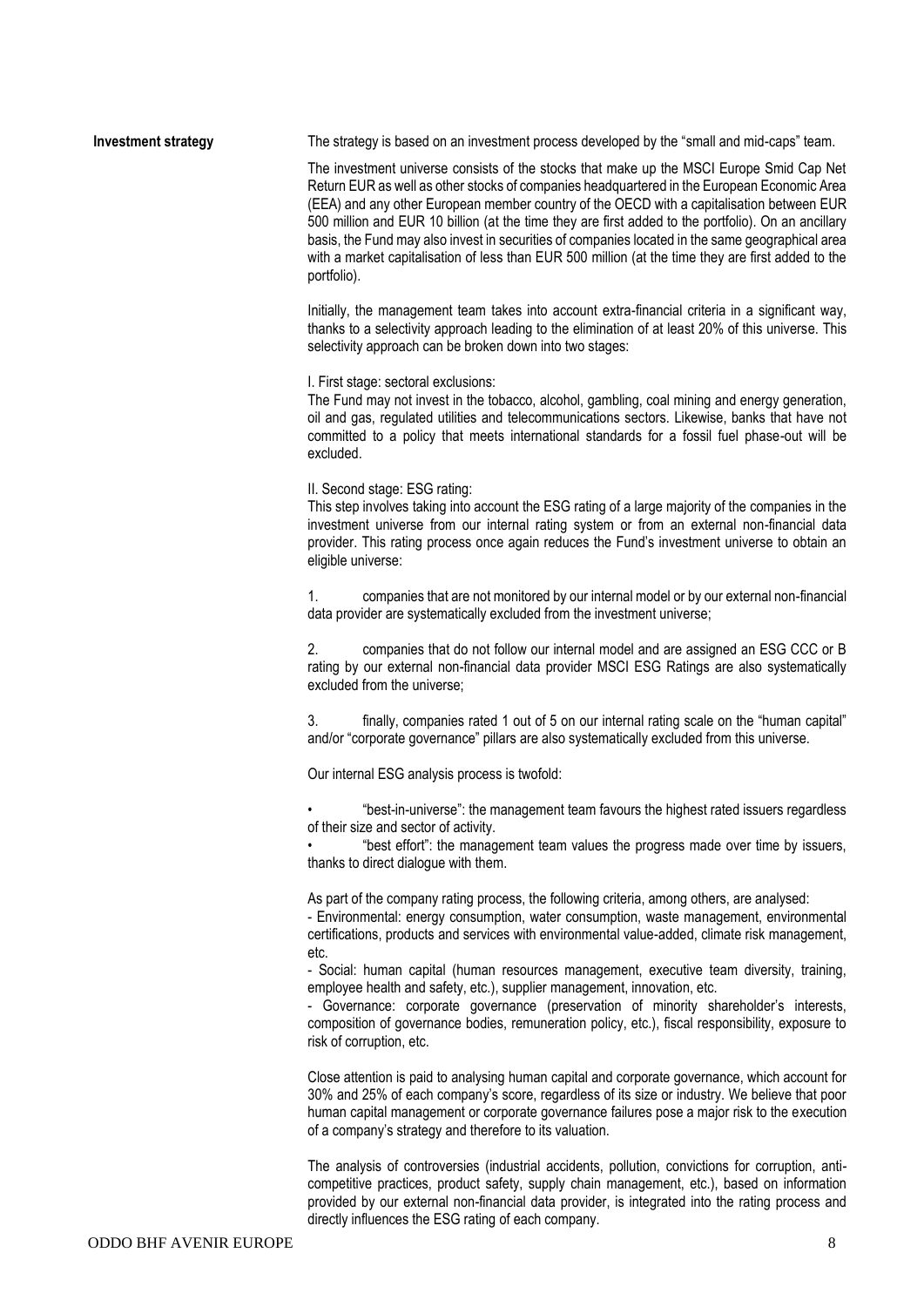This internal ESG analysis results in an internal rating system on a scale of 1 (worst) to 5 (best): High ESG Opportunity (5), ESG Opportunity (4), ESG Neutral (3), Moderate ESG Risk (2) and High ESG Risk (1).

The Fund adheres to the AFG Eurosif Code of Transparency for SRI funds open to the public, which is available from the website www.am.oddo-bhf.com. This Code describes in detail the extra-financial analysis method, exclusions, exclusion thresholds and the SRI selection process applied.

The Management Company pledges that issuers representing at least 90% of the Fund's net assets have an ESG rating.

The investment process relies on an active stock-picking-based management strategy within the eligible universe. The manager invests in small and mid-cap companies of less than EUR 10 billion (at the time they are first added to the portfolio) which enjoy a real competitive advantage in a market with strong entry barriers and which are highly profitable, thereby enabling them to finance their own long-term development. These characteristics are identified during the analysis conducted by the fund managers, who choose them on a discretionary basis.

The investment process comprises four stages:

First stage: The manager filters the universe based on economic and financial performance indicators.

The manager favours companies in a position to generate, over the course of a cycle, a greater Return on Capital Employed than the industry average and a positive free cash flow.

Second stage: Fundamental analysis, company visits.

The fundamental analysis of stocks aims to verify that the fundamental elements underlying the financial profitability of a company will be preserved and even improved or regained in years to come.

Company visits: the manager will endeavour to validate the suitability and coherence of the company strategy, any foreseeable changes in the company's industry and the stock's sensitivity to the macroeconomic environment or any other theme that may affect the company's fundamentals.

Third stage: Valuation.

Companies are valued using two methods: peers (PER, returns, EV/sales, EV/EBIT, etc.) and discounted available cashflows (DCF) based on two scenarios: one optimistic, the other pessimistic. These valuations determine the buy and sell thresholds.

Fourth stage: Portfolio development.

Weightings are defined in absolute terms and not in direct relation to a benchmark index.

At the end of this strictly bottom-up process, the manager compares the portfolio's sector allocation to that of the benchmark index. The manager ensures that the portfolio's thematic and sector diversification is sufficient to avoid too great a tracking error versus the benchmark index, while complying with the aforementioned sectoral and ESG exclusions.

Furthermore, the Fund undertakes not to invest more than 10% of its assets in securities rated High ESG Risk (1). A dialogue process with the issuer will be systematically entered into as soon as a security held in the portfolio is rated High Risk, or in the event of a passive breach of the 10% cap. If no progress is made in the 18 to 24 months that follow, the Fund shall divest all of the shares in excess of this cap.

The Fund's maximum exposure to all instruments (equity, debt securities, investment funds and derivatives) may not exceed 100% of the Fund's net assets, given that the maximum exposure is the sum of the net exposures to each market (equity, rates, monetary) to which the Fund is exposed (sum of the buying positions and the hedging positions).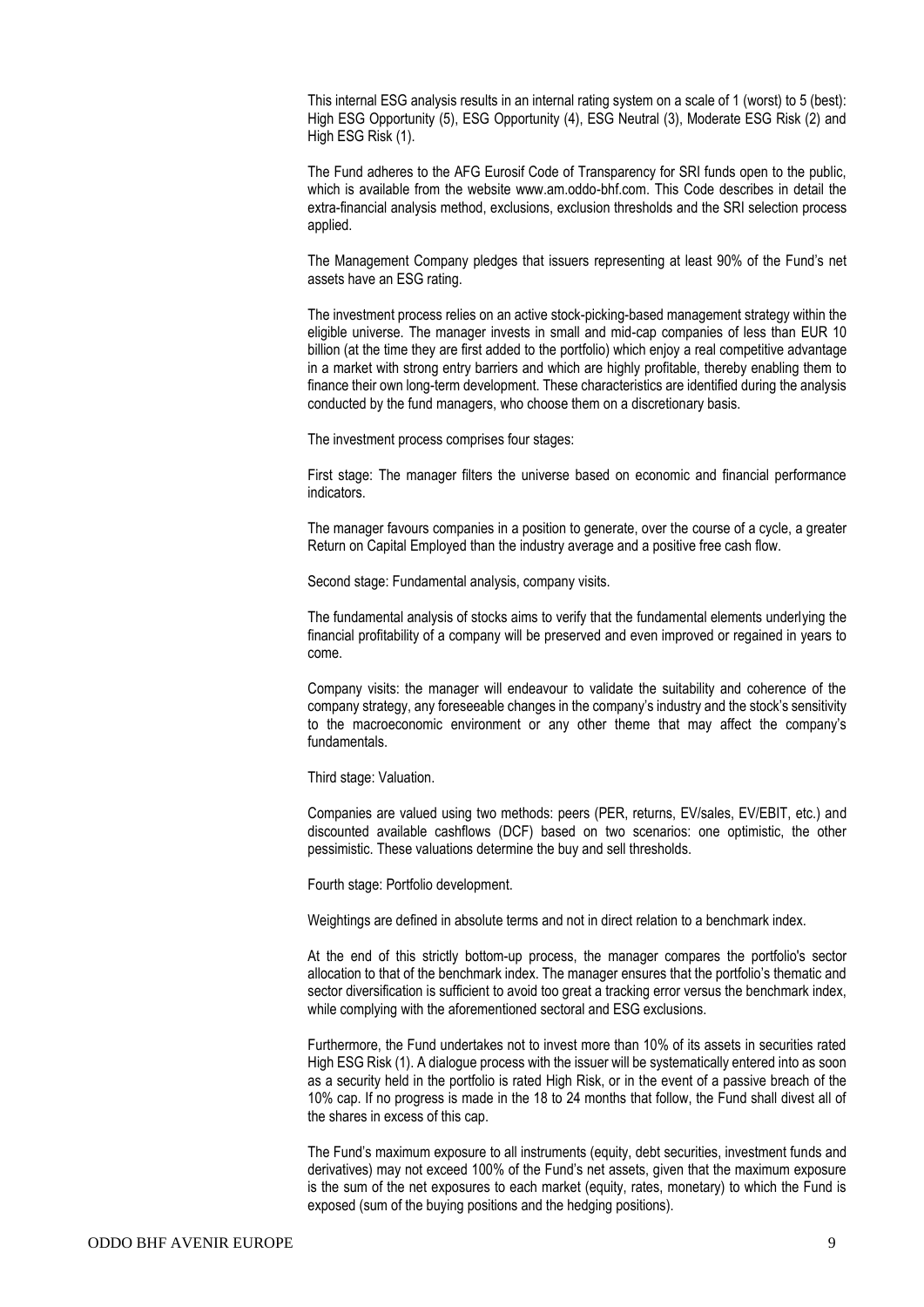The Fund is a financial product that promotes environmental and social factors as defined in Article 8 (1) of Regulation (EU) 2019/2088 of 27 November 2019 on sustainability-related disclosures in the financial services sector ("**SFDR**"), the ESG (Environmental and/or Social and/or Governance) policy of which is presented below. However, the Fund does not have sustainable investment as its objective as defined by Article (9) of the SFDR. As such, the Fund is subject to sustainability risk as defined below.

The European Union Taxonomy (Regulation (EU) 2020/852) (hereafter the "**Taxonomy**") aims to identify economic activities that are considered environmentally sustainable.

The Taxonomy identifies these activities according to their contribution to six broad environmental objectives:

- climate change mitigation;
- climate change adaptation;
- sustainable use and protection of water and marine resources;
- transition to a circular economy (waste, prevention and recycling);
- pollution prevention and control;
- protection and restoration of biodiversity and ecosystems.

To be considered sustainable, an economic activity must demonstrate that it makes a substantial contribution to the achievement of one or more of the six objectives, while not harming any of the other objectives (the so-called DNSH principle, "Do No Significant Harm").

For an activity to be considered aligned with the Taxonomy, it must also respect human and social rights guaranteed under international law (the minimum social safeguards).

The following information is only an estimate, made on the basis of data obtained from third-party suppliers. In anticipation of the data that will be provided by companies under the taxonomy in the future, the Management Company estimates to invest up to 10 % of the fund/ sub-fund in activities aligned with the Taxonomy in terms of:

- climate change mitigation, or
- climate change adaptation.

The percentage could already be exceeded by the fund/sub-fund if the Management Company or data providers underestimate the turnover or capital expenditure generated by the portfolio companies, which are related to ESG products or measures. The Management Company expects that the percentage of these investments increases as data availability increases and the methodology of Taxonomy evolves.

The "do no significant harm" principle applies only to those investments underlying the financial product that take into account the EU criteria for environmentally sustainable economic activities.

The investments underlying the remaining portion of this financial product do not take into account the EU criteria for environmentally sustainable economic activities.

#### **Composition of assets 1 - Assets (excluding derivatives)**

#### • **Equities:**

The Fund will invest:

- 75% to 100% of its assets in equities of issuers headquartered in the European Economic Area and/or in equities of issuers headquartered in a non-EEA European member country of the OECD, with a minimum of 75% in equities issued by companies headquartered within a European Union Member State, Iceland or Norway,

- in small and mid-cap stocks between EUR 500 million and EUR 10 billion (at the time they are first added to the portfolio),

-on an ancillary basis, the Fund may also invest in securities of companies located in the same geographical area with a market capitalisation of less than EUR 500 million (at the time they are first added to the portfolio).

- investments in equities of issuers headquartered in a non-EEA country or in a European member country of the OECD shall not exceed 20%.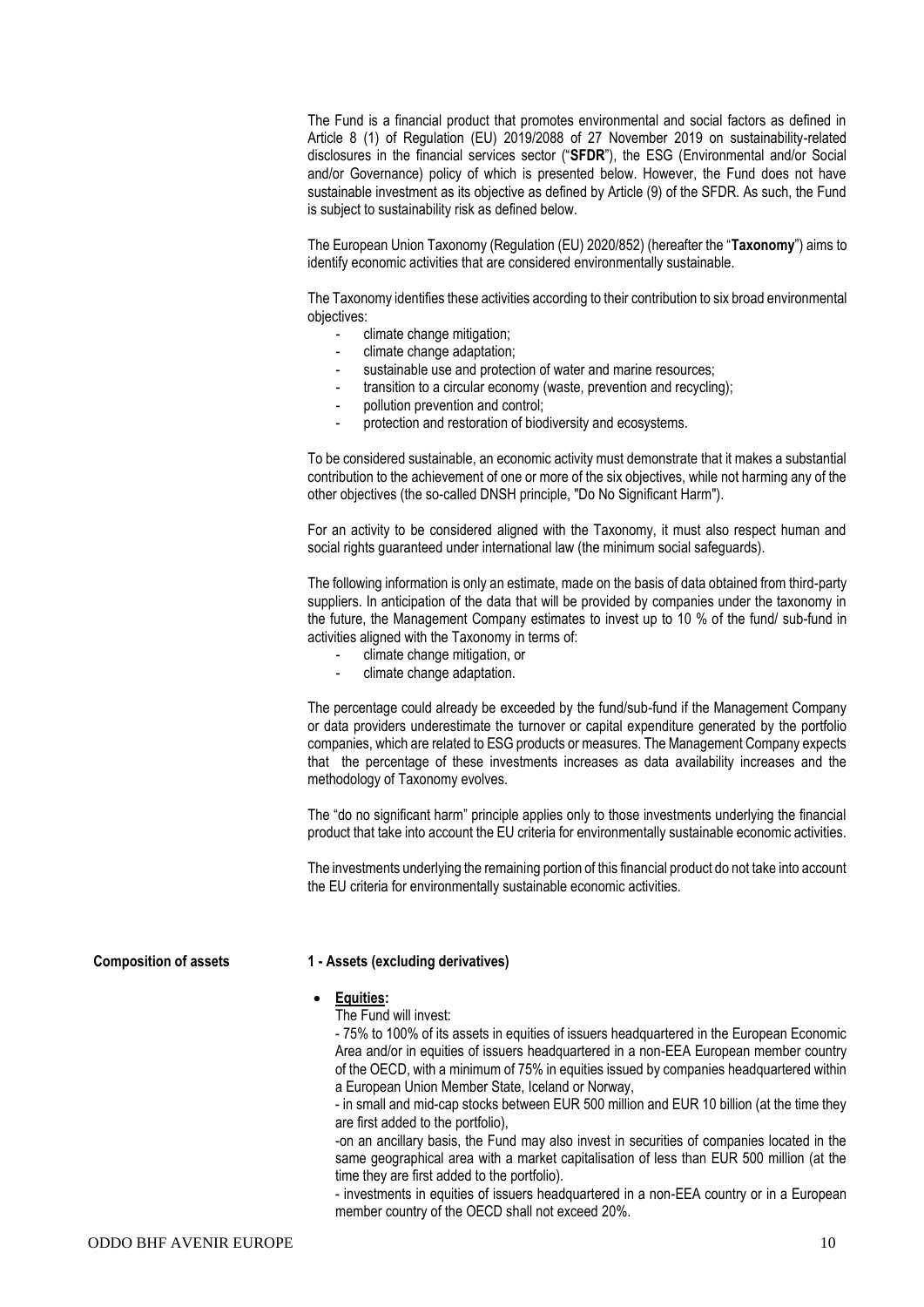The Fund invests at least 51% of its total value in equity participations, within the meaning of Section 2 Para. 8 of the German Investment Tax Act (GITA) and as laid down in the 'Tax regime' section of this Prospectus.

#### • **UCI shares or units**:

Up to 10% of the Fund may be invested in units or shares:

- of French or foreign UCITS that may not invest more than 10% of their assets in units or shares of other UCITS, AIFs or investment funds.
- of French AIFs or AIFs from other EU Member States.
- of investment funds established under foreign law.

The units or shares of these AIFs and investment funds must meet the four criteria under article R 214-13 of the French Monetary and Financial Code, namely: (i) that they are subject to regulations equivalent to those applicable to UCITS and that there is cooperation between the AMF and the regulatory body of the AIF; (ii) that the level of protection granted to unitholders is equivalent to that of UCITS; (iii) that they issue semi-annual and annual reports explaining their activities; and (iv) that they must not themselves invest over 10% of their assets in units or shares of other UCITS, AIFs or foreign investment funds.

The Fund may invest in UCIs in order to generate income from cash or to diversify and stimulate the portfolio.

These funds may be managed by Oddo BHF Asset Management SAS and/or Oddo BHF Asset Management GmbH. The investment strategies of these funds will be compatible with the Fund's investment strategy.

#### • **Debt securities and money market instruments:**

The Fund may invest up to 25% in bonds and debt securities to generate income from cash. The primary instruments used shall be transferable debt securities of short-term maturities, limited to issuers with an AAA rating (from *Standard & Poor's, Moody's* or *Fitch* or similar, or deemed equivalent under the Management Company's internal rating system). The Management Company does not use the ratings issued by ratings agencies automatically or in isolation, as it also applies its own internal analysis.

In the event of a downgrade, the Management Company will take the interests of unitholders, market conditions and its own analysis of these fixed income products into account when respecting rating limits.

The Fund may also invest in:

- Treasury bills;
- Fixed rate bonds issued by the Member Countries of the Euro Zone;
- Fixed rate bonds issued by the public corporations of the Euro Zone.

#### **2 - Financial futures and options**

The Fund may invest in all financial futures or options traded on regulated markets or over-thecounter in France and other countries in order to hedge against currency risk so that it remains limited to 50% of the Fund's assets. The instruments used shall be futures, currency swaps and forward exchange contracts. The counterparty shall not be involved with the management of overthe-counter forward financial contracts.

These instruments shall be held without seeking overexposure, up to the limit of 100% of the Fund's net assets.

The Fund will not use Total Return Swaps.

#### **3 - Securities with embedded derivatives**

The Fund may hold convertible bonds and subscription certificates on an ancillary basis so as to generate exposure to equity risk. These instruments shall be held without seeking overexposure, up to the limit of 10% of the Fund's net assets.

#### **4 - Deposits**

The Fund may use deposits to optimise the return on the Fund's cash holdings, up to the limit of 20% of its net assets.

Used as part of the day-to-day management of the Fund's cash assets, these will contribute to achieving the investment objective based on their level of return.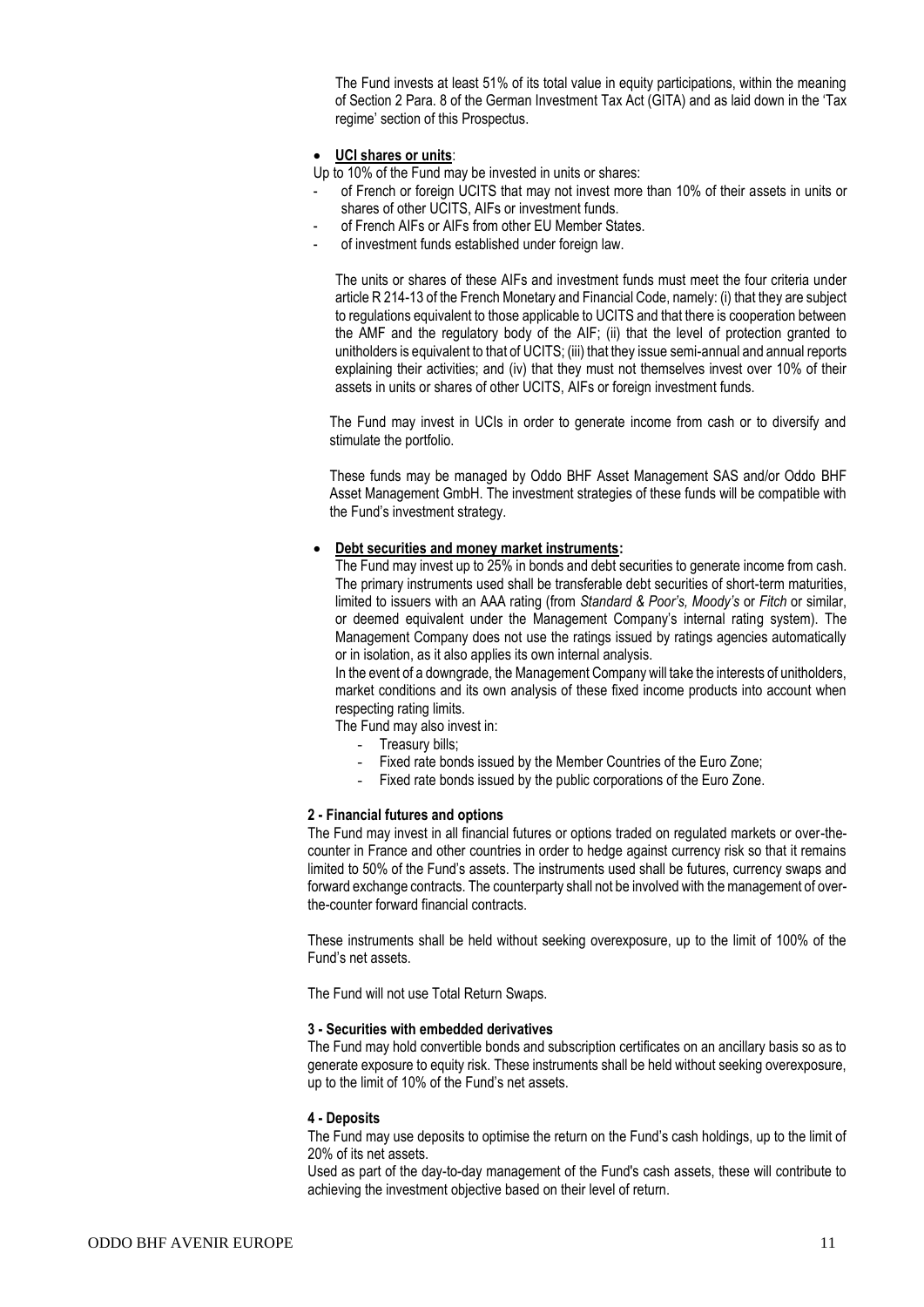#### **5 - Cash borrowing**

The Fund may borrow the equivalent of up to 10 % of its net assets in cash in order to cover a temporary delay between incoming and outgoing funds relating to purchases and sales of securities issued on the market, or to cover large redemptions;

#### **6 - Temporary purchases and sales of securities**

The Fund may, for cash management purposes or to maximise Fund income, use:

reverse repurchase agreements

Any temporary purchases of securities shall be conducted under market conditions and up to a maximum of 25% of the Fund's net assets for reverse repurchase agreements.

These operations shall be performed on the equities, debt securities and money market instruments referred to in the "Assets (excluding embedded derivatives)" section.

The targeted proportion of AUM used for reverse repurchase agreements is 5%.

Within the scope of these transactions, the Fund may receive or issue financial guarantees (collateral). Their operation and characteristics are presented under "Collateral management".

Temporary purchases and sales of securities may be carried out with ODDO BHF SCA or with EU banks that have a minimum credit rating of A-.

Additional information can be found under the heading "Fees and expenses".

For further information, please refer to the Fund's annual report.

#### **7 - Collateral management**

Within the scope of OTC financial derivatives transactions and temporary purchases and sales of securities, the Fund may receive or issue financial assets as guarantees.

The purpose of receiving financial guarantees is to reduce the Fund's exposure to counterparty default risk. They will exclusively take the form of cash and/or securities (only for reverse repurchase operations).

As an exception to the above, and only in the case of reverse repurchase operations, the Fund will receive traditional fixed income securities rated at least A- and/or securities issued by governments with a rating of at least AA- as collateral. In any case, the issue of the security received as collateral must be larger than EUR 100 million and the Fund's participation will be limited to 10%.

Transactions potentially requiring the use of financial guarantees shall be carried out with a European Union credit institution that may belong to the ODDO BHF group.

Any financial guarantees ("collateral") received shall also, in accordance with regulations, comply with the following:

- liquidity, valuation (at least daily and assets which do not offer high volatility unless adequate discounts can be obtained), issuer creditworthiness, correlation (independence vis-à-vis the counterparty) and diversification (with a maximum exposure to a given issuer of 20% of net assets) criteria;

- it shall be held by the Custodian of the Fund or any third party, in a segregated account, subject to prudential supervision and which has no connection with the provider of the financial guarantees;

- financial guarantees received must be available for full execution by the Fund at any time without consulting the counterparty or the counterparty's consent;

- financial guarantees received as cash shall only be placed as deposits with eligible institutions or invested in top-tier government bonds or used in reverse repurchase transactions (provided that such transactions are concluded with credit institutions subject to prudential supervision and on the condition that the Fund is in a position to recall the total cash amount at any time, accounting for accrued interest) or invested in short-term money market UCIs;

- the financial guarantees shall not be reused.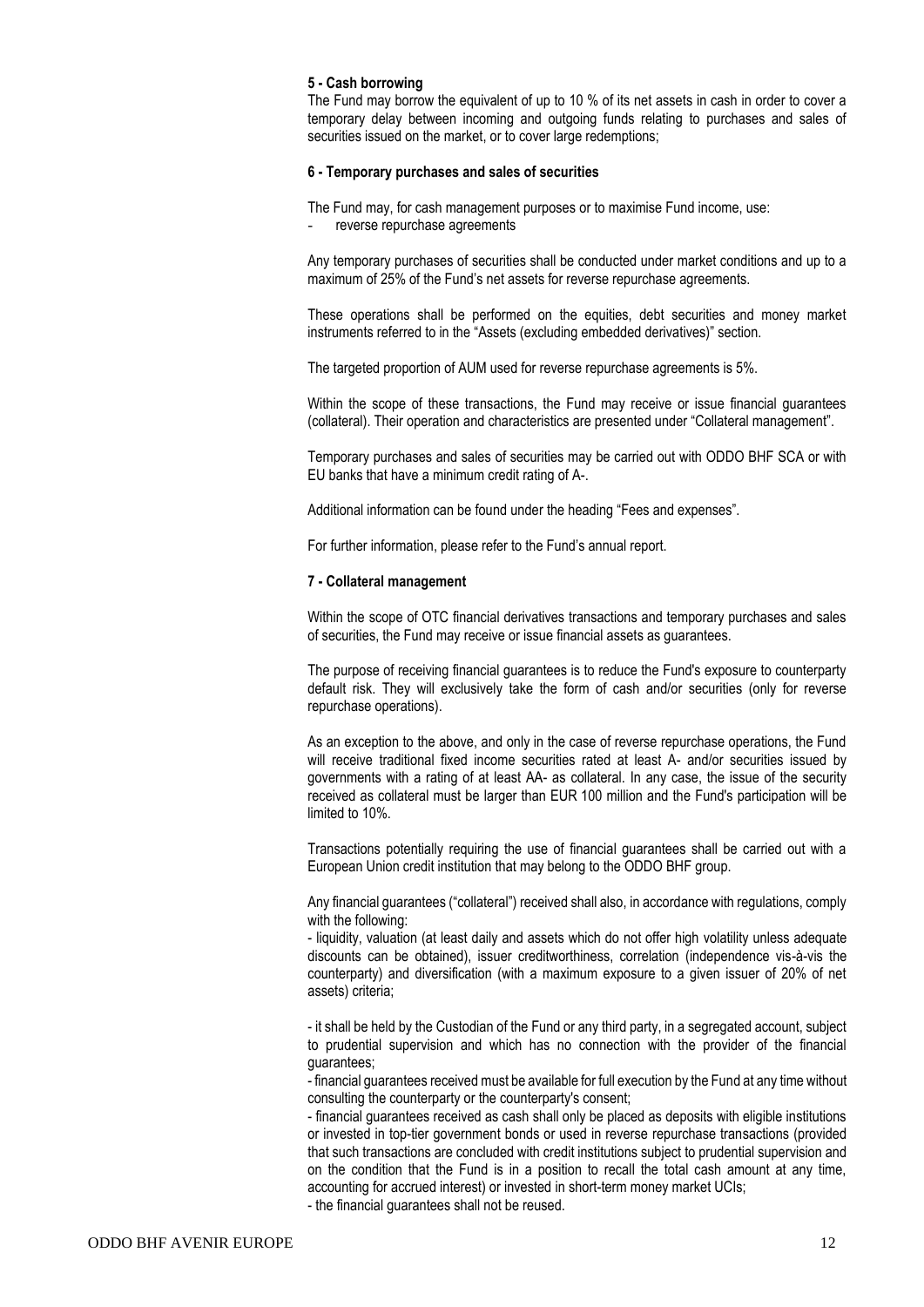**Risk profile** Your money will mainly be invested in financial instruments selected by the Management Company. These instruments are subject to the market's movements and fluctuations.

> The risks identified by the Management Company and presented below are not exhaustive. Investors are responsible for forming their own opinion independently from that of the Management Company, assessing the risk of any investments they make, with the assistance of a financial investment adviser where applicable, and for ensuring that the investment envisaged is suited to their financial situation and ability to assume financial risks.

> In accordance with the provisions of Article 8 of Regulation (EU) 2019/2088 of the European Parliament and of the Council of 27 November 2019 on sustainability-related disclosures in the financial services sector (SFDR), the management team takes sustainability risks into account by integrating ESG (Environmental and/or Social and/or Governance) criteria into its investment decision-making process, as set out in the "Investment Strategy" section. This process also makes it possible to assess the management team's ability to manage the adverse sustainability impacts of their business activities. The Management Company will announce how this product takes into account adverse sustainability impacts by 30 December 2022 at the latest. The Management Company also takes ESG criteria into account through its own ESG exclusion policy. The Management Company is a signatory to the United Nations Principles for Responsible Investment (PRI) and the CDP (formerly known as the Carbon Disclosure Project). Finally, the Management Company exercises the voting rights when shares are held by the Fund. Information relating to the Management Company's policies is available from am.oddo-bhf.com.

> Please refer to the Key Investor Information Document for information on the risk category to which this Fund belongs.

In particular, the Fund will be exposed to the following risks:

#### **Risk of capital loss:**

The Fund is not guaranteed or protected; investors may not get back their initial investment in full.

#### **Equity risk:**

The Fund invests, either directly or indirectly and up to a maximum of 100%, in one or more equity markets that may experience significant fluctuations. The Fund's net asset value could fall during periods in which the equity market is falling.

#### **Risk associated with holding small and medium capitalisations:**

The Fund may be exposed to small and medium capitalisations. Price fluctuations, both upward and downward, are more acute and more abrupt than for large capitalisations, and may therefore result in sharp variations in the net asset value of the Fund. Furthermore, the low volumes traded on these markets may result in liquidity risk. This type of investment may affect the Fund's valuation and the prices at which the Fund may be obliged to liquidate its positions, particularly in the case of large redemptions, and may even make it impossible for the Fund to sell its holdings, as a result of which the Fund's net asset value may fall.

#### **Interest rate risk:**

This corresponds to the risk linked to a rise in bond market interest rates, which causes bond prices and therefore the net asset value of the Fund to fall.

#### **Credit risk:**

This is the risk of a potential downgrading of an issuer's credit rating, or in an extreme case its default, which would have a negative impact on the price of the debt securities issued and therefore on the net asset value of the Fund. This could result in a capital loss. Credit risk varies according to expectations, bond maturities and the level of confidence in each issuer. This may restrict the liquidity of the securities of a particular issuer and have a negative impact on the net asset value of the Fund, especially if the Fund liquidates its positions in a market where transaction volumes are low.

#### **Currency risk**:

This risk is linked to portfolios invested fully or partially in securities denominated in currencies other than the Fund's reference currency and corresponds to the variation in the exchange rate between these currencies and the Fund's reference currency. As such, the value a security may be affected by a change in the value of its reference currency against the euro, even though its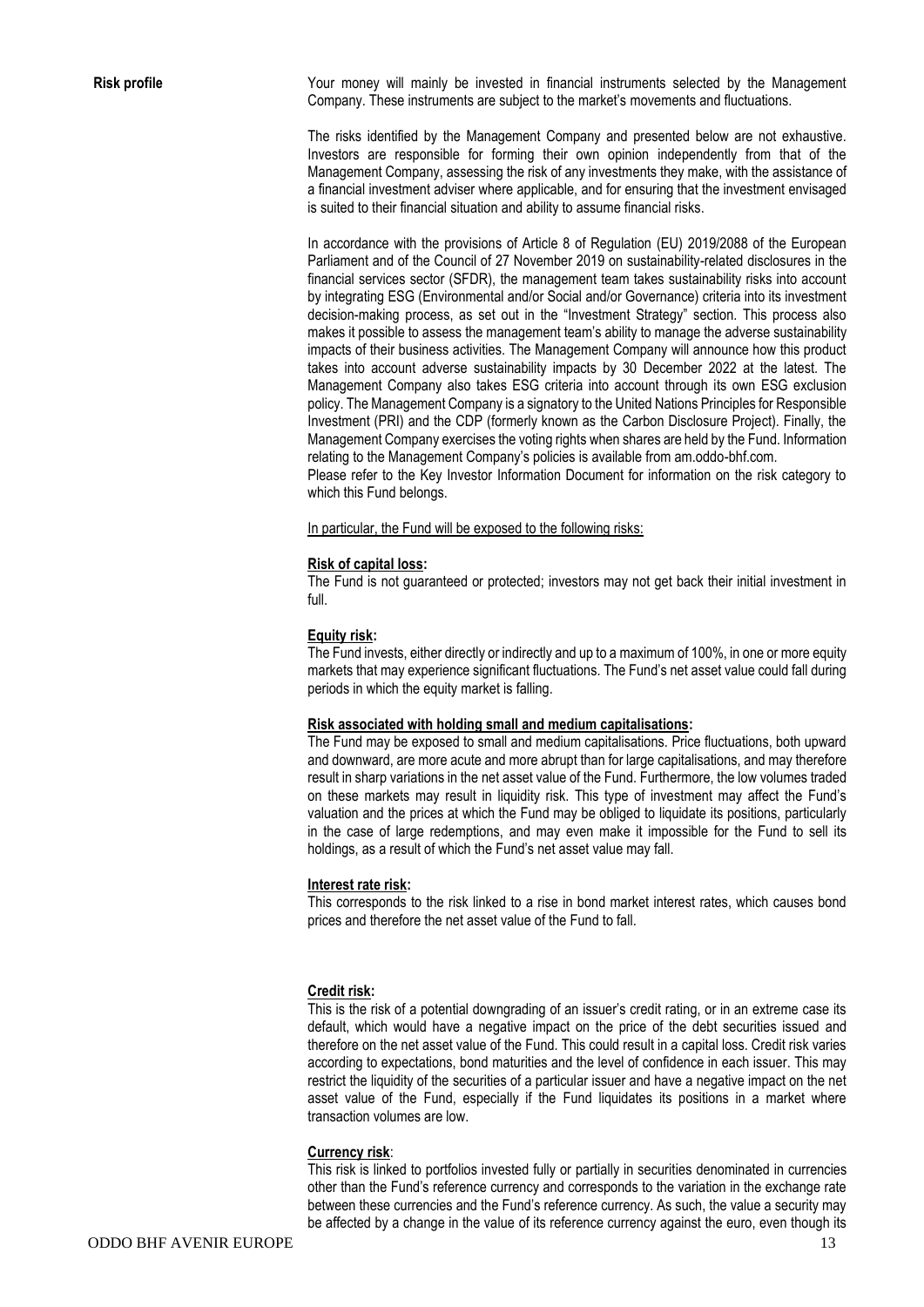value in its base currency may not change, thereby causing the net asset value of the Fund to fall.

#### **Risk associated with discretionary management**:

This risk is linked to the investment style, which is based on expectations regarding the performance of the various markets. There is a risk that the Fund may not be invested in the bestperforming markets or securities at all times. The Fund's performance therefore depends on the manager's ability to anticipate movements in the markets or in individual securities. This risk may result in a fall in the Fund's net asset value and/or a capital loss for the investor.

#### **Counterparty risk**:

This is the risk of a counterparty's collapse, causing it to default on payment. The Fund may be exposed to the counterparty risk caused by the use of forward financial instruments contracted over-the-counter with credit institutions or contracts for the temporary purchase or sale of securities. The Fund is therefore exposed to the risk that one of these credit institutions may not be able to honour its commitments in connection with such instruments.

Certain contracts exposing the Fund to counterparty risk may be concluded with a company belonging to the ODDO BHF group.

#### **Risk associated with commitments on forward financial instruments:**

Without seeking overexposure, the Fund may invest up to 100% of its net assets in forward financial instruments (in particular futures, swaps, etc.) which may present a downside risk to its net asset value.

#### **Risks associated with securities financing transactions and collateral management:**

Investors may be exposed to legal risk (arising from the legal documentation, the application of agreements and the limits imposed by them) and to the risk associated with the reuse of securities received as collateral, given that the net asset value of the Fund may vary depending on fluctuations in the value of the securities acquired through investment in cash received as collateral. In exceptional market conditions, investors may also be exposed to liquidity risk, making it difficult, for example, to trade certain securities.

#### **Sustainability Risk:**

Refers to an environmental, social or governance event or condition that, if it occurs, could cause an actual or a potential material negative impact on the value of the investments made by this Fund, notably: 1) a fall in income; 2) higher costs; 3) damages or a depreciation in asset value; 4) higher capital cost; and 5) fines or regulatory risks. Due to the nature of sustainability risks and specific subjects such as climate change, the probability of these sustainability risks having an impact on financial products' returns is likely to increase in the longer term Environment:

-sector risks associated with the environmental footprint of the business;

-physical and transition risks associated with climate change;

-materiality of environmental controversies; and management of related conflicts of interest; -dependency of the business on natural capital;

-risks associated to the business' activities, products and services which may impact on the environment.

#### Social:

-sector risks associated with health and safety

-environmental and social risks in the supply chain;

-management of the social climate and development of human capital;

-management of quality and risks associated with consumers' safety;

-management and materiality of social/society-related controversies;

-management of the innovation capabilities and intangible assets;

#### Governance:

-quality and transparency of the financial and non-financial communication;

-sector risks associated with bribery and cybersecurity;

-quality of the supervisory corporate bodies

-quality and sustainability of the corporate governance framework;

-management of corporate-governance related conflicts of interest;

-regulatory risks;

-integration into and management of sustainability within the business' strategy."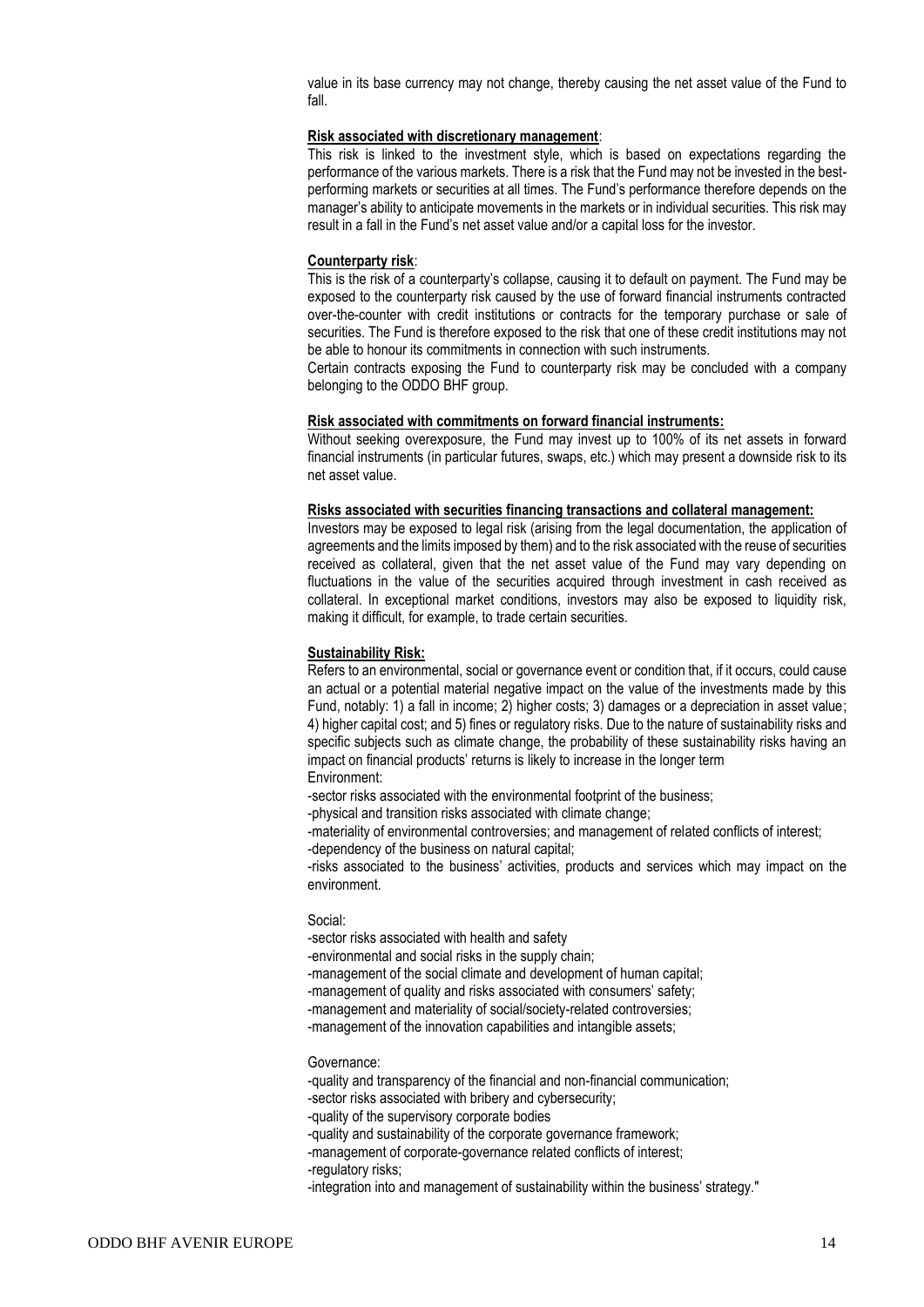The Fund will be exposed, to a limited extent, to the following risks:

#### **Risk associated with convertible bonds**

Convertible bonds represent a halfway house between bonds and shares, with the particularity of introducing an element of equity risk into a fixed income instrument that already features interest rate and credit risk. Since equity markets are more volatile than fixed income markets, holding these instruments results in an increase in portfolio risk. The value of convertible bonds depends on several factors: the level of interest rates, changes in the price of the underlying equities, changes in the price of the derivative embedded in the convertible bond. These various factors may result in a fall in the Fund's net asset value.

**Guarantee or protection** None (neither the capital nor the performance are quaranteed).

# **INVESTORS AND UNITS**

**Target investors** The units have not been, and shall not be, registered under the 1933 US Securities Act (hereinafter "the Act of 1933"), or under any law applicable in a US State, and the units may not be directly or indirectly assigned, offered or sold in the United States of America (including its territories and possessions) for the benefit of any US persons (hereinafter "US Persons"), as defined by US "Regulation S" under the Act of 1933 adopted by the Securities and Exchange Commission or SEC, except if (i) the units are registered or (ii) an exemption is applicable (with the prior consent of the Fund Management Company's CEO). The Fund is not, and shall not, be registered under the US Investment Company Act of 1940. Any resale or assigning of units in the United States of America or to a "US Person" may constitute a violation of US law and require the prior written consent of the Management Company's CEO. Persons wishing to purchase or subscribe units shall be required to certify in writing that they are not "US Persons".

> All unitholders must immediately inform the Fund if they become a "US Person". Any unitholder that becomes a US Person shall no longer be authorised to purchase new units and may be requested to dispose of their units at any time for the benefit of persons who do not have "US Person" status.

> The term "US Person" has the same meaning in the Prospectus as the definition given in SEC Regulation S (Part 230 - 17 CFR 230.903). This definition of a "US Person" is available at [http://www.sec.gov/about/laws/secrulesregs.htm.](http://www.sec.gov/about/laws/secrulesregs.htm)

> In accordance with the provisions of the Foreign Account Tax Compliance Act ("FATCA"), applicable as of 1 July 2014, if the Fund directly or indirectly invests in US assets, the income from these investments may be subject to 30% withholding tax. To avoid the payment of this 30% withholding tax, France and the United States have concluded an intergovernmental agreement whereby non-US financial institutions ("foreign financial institutions") undertake to set up a procedure to identify direct or indirect investors with US taxpayer status and transmit certain information about these investors to the French tax authorities, which will communicate it to the US tax authorities ("Internal Revenue Service").

> In its capacity as a foreign financial institution, the Fund undertakes to comply with FATCA and to take any measures required by the aforementioned intergovernmental agreement.

> Except for these restrictions, the Fund is open to all investors, while bearing the following in mind.

> CR-EUR, CR-SEK [H], DR-EUR and CR-USD [H] units are primarily aimed at retail investors. CR-USD [H] units are hedged against US dollar/euro currency risk in order to limit differences in performance relative to euro-denominated units, although a maximum residual currency risk of 3% remains. CR-SEK [H] units are hedged against Swedish Krona/euro currency risk in order to limit differences in performance relative to euro-denominated units, although a maximum residual currency risk of 3% remains.

> CI-EUR and DI-EUR units are only accessible to eligible counterparties and professional investors per se according to MiFID II.

CM-EUR and DM-EUR units are more particularly dedicated to Mediolanum Group.

CN-EUR, DN-EUR, CN-CHF [H]] units are available solely at the discretion of the Management Company and will not pay any distribution fees or rebates. Units reserved for (i) investors subscribing via an intermediary providing the service of investment advice on an independent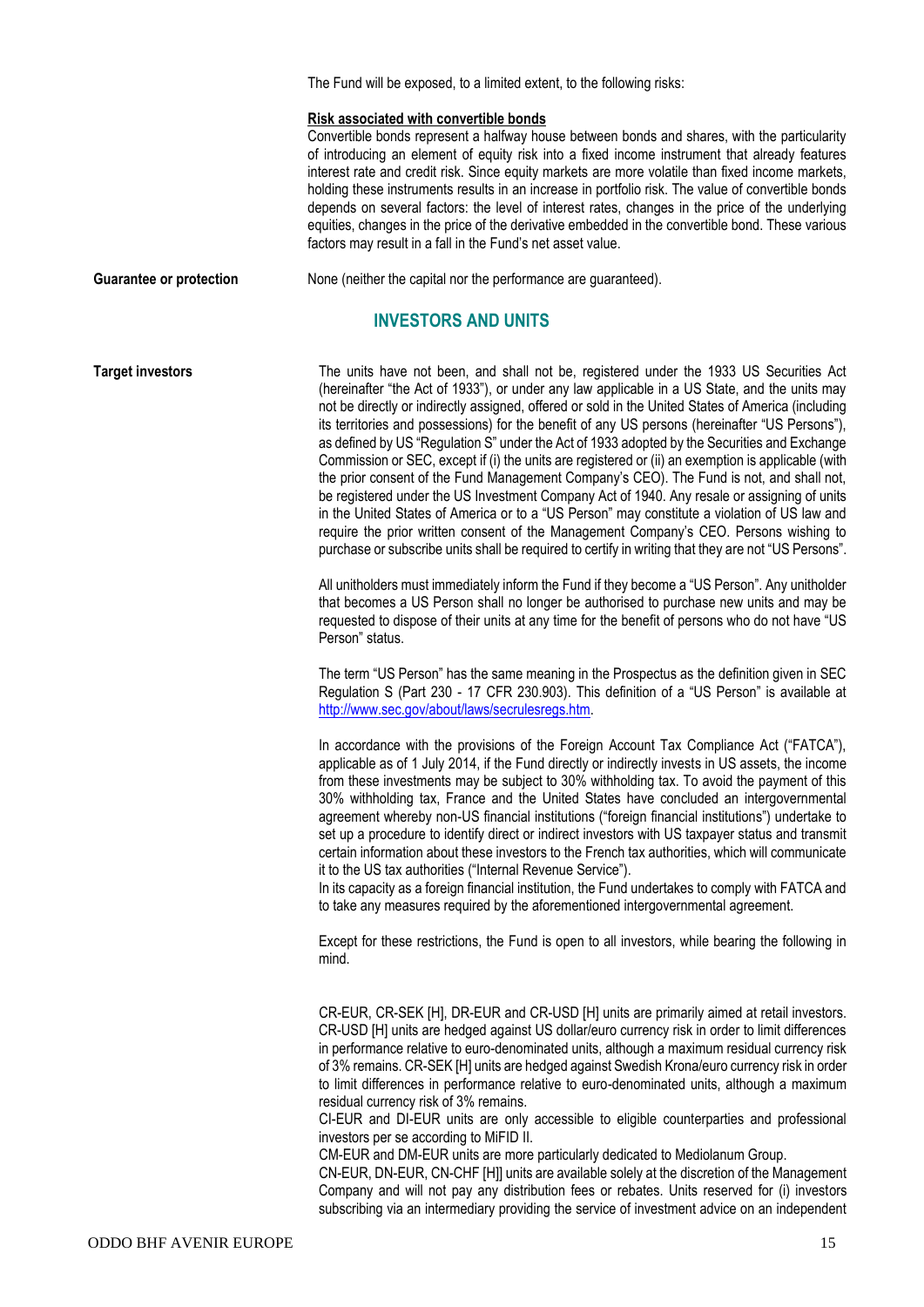basis pursuant to MiFID II, (ii) investors subscribing via a financial intermediary on the basis of a fee agreement concluded between the investor and the intermediary and mentioning that the intermediary is exclusively paid by the investor, (iii) companies providing the service of portfolio management pursuant to MiFID II, (iv) UCIs managed by ODDO BHF Group entities, and (v) ODDO BHF SCA when providing the service of investment advice on the basis of a written fee agreement concluded with its client. CN-CHF [H] units are hedged against swiss francs/euro currency risk in order to limit changes in performance relative to euro-denominated units, although a maximum residual currency risk of 3% remains.

GC-EUR units are reserved for (i) insurance companies approved by ODDO BHF Asset Management SAS, to represent unit-linked products subscribed as part of "advisory management" contracts in their range, for (ii) ODDO BHF SCA clients also having signed an advisory agreement with an ODDO BHF SCA financial investment advisory partner and for (iii) Italian asset managers approved by ODDO BHF Asset Management SAS.

**Typical investor profile** The Fund is intended for investors seeking exposure to international equities over a period of five years, who are willing to accept the risks arising from such exposure.

> The amount that is appropriate to invest in this Fund depends on your personal wealth. To determine this amount, investors should consider their personal wealth/assets, their current financial needs and those in five years as well as their willingness to accept risks or their preference for a more prudent investment. It is also highly recommended that investors sufficiently diversify their investments so as not to be exposed solely to the risks of this Fund.

**Recommended investment horizon**

**Allocation of distributable income (income and capital gains)**

Distributable income:

5 years

| Distributable<br>income                                  | CR-EUR, CR-SEK [H], CI-<br>EUR, CN-EUR, GC-EUR,<br>CR-USD [H], CM-EUR and<br>CN-CHF [H]<br>Accumulation units | DR-EUR, DN-EUR, DM-EUR and<br>DI-EUR<br>Distribution units                                                                      |
|----------------------------------------------------------|---------------------------------------------------------------------------------------------------------------|---------------------------------------------------------------------------------------------------------------------------------|
| Net income<br>allocation                                 | Accumulation                                                                                                  | Distributed in full, or partly carried<br>by<br>decision of<br>forward<br>the<br>Management Company                             |
| Allocation of net<br>realised capital<br>gains or losses | Accumulation                                                                                                  | Distributed in full, or partly carried<br>decision of<br>by<br>the<br>forward<br>Management<br>and/or<br>Company<br>accumulated |

CR-EUR, CR-SEK [H], CI-EUR, CN-EUR, GC-EUR, CR-USD [H], CM-EUR and CN-CHF [H] units: accumulation

DR-EUR, DN-EUR, DM-EUR and DI-EUR units: distribution (full or partial on an annual basis and at the Management Company's discretion).

Frequency of distributions:

Accumulation units: no distribution

Distribution units: the proportion of distributable income which the Management Company decides to distribute is paid annually. Distributable income is paid out within five months of the financial year end.

**Base currency** CR-EUR, DR-EUR, CI-EUR, CN-EUR, GC-EUR, DN-EUR, CM-EUR, DM-EUR and DI-EUR units: Euro (€) CR-USD [H] units: Dollar (\$) CR-SEK [H] : units : Swedish Krona (SEK)

> CR-USD [H] units are hedged against US dollar/euro currency risk in order to limit differences in performance relative to euro-denominated units, although a maximum residual currency risk of 3% remains.

> CN-CHF [H] units are hedged against Swiss francs/euro currency risk in order to limit differences in performance relative to euro-denominated units, although a maximum residual currency risk of 3% remains.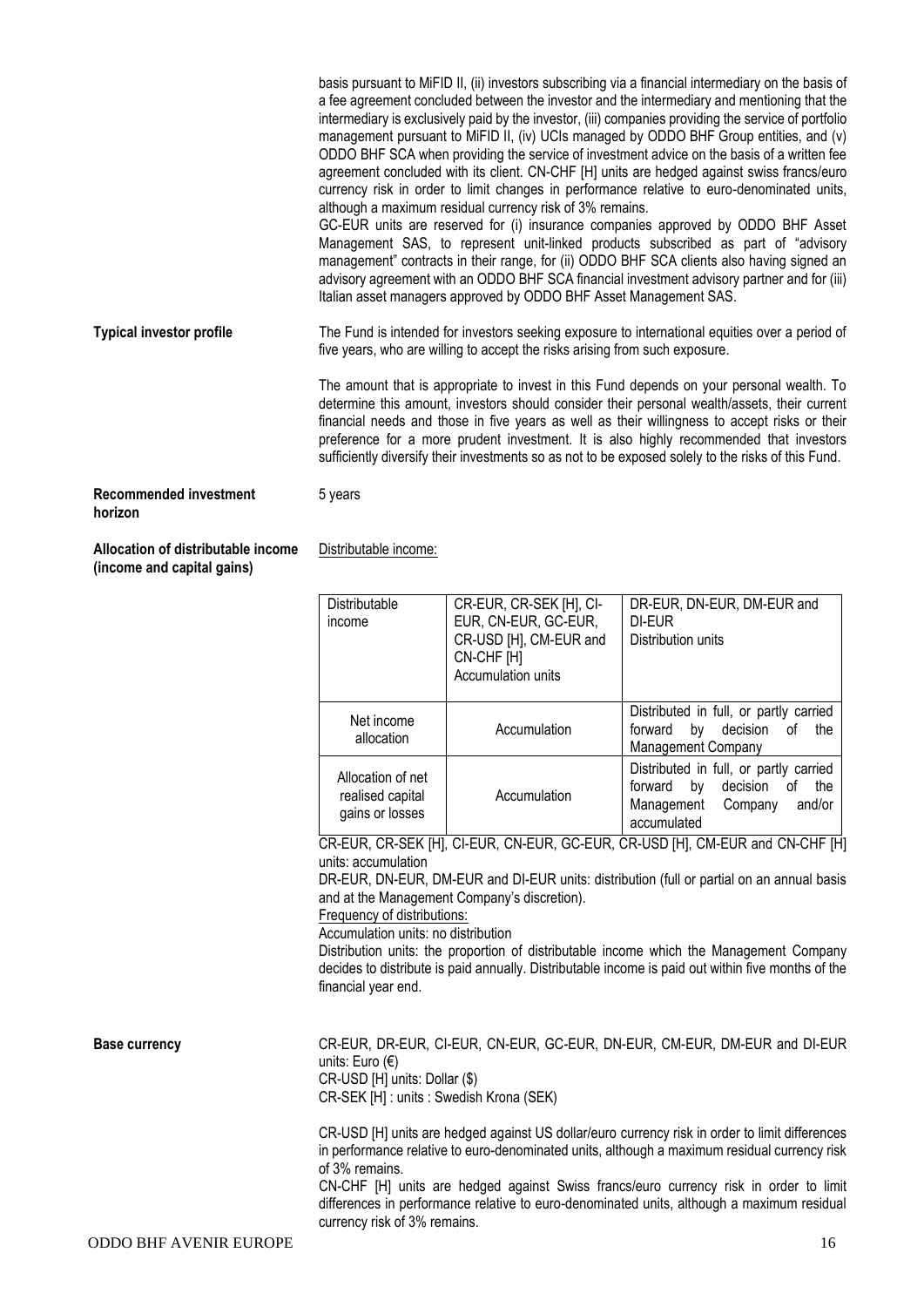CR-SEK [H] units are hedged against Swedish Krona/euro currency risk in order to limit differences in performance relative to euro-denominated units, although a maximum residual currency risk of 3% remains.

**Form of units** CR-EUR, CR-SEK [H], DR-EUR, CI-EUR, CN-EUR, GC-EUR, CR-USD [H], DN-EUR, CN-CHF [H], CM-EUR, DM-EUR and DI-EUR units: Bearer

**Fractions of units** CR-EUR, CR-SEK [H], DR-EUR, CI-EUR, CN-EUR, GC-EUR, CR-USD [H], DN-EUR, CN-CHF [H], CM-EUR, DM-EUR and DI-EUR units: Subscriptions and redemptions in thousandths of units.

### **SUBSCRIPTION AND REDEMPTION PROCEDURES**

**Terms and conditions of subscriptions and redemptions**

Subscription and redemption requests are centralised by the Custodian every net asset value calculation day until 11:15 (Paris time, CET/CEST) and executed on the basis of the net asset value of the same day. The resulting settlements shall be carried out on the second trading day following the NAV date, except in the case of CR-USD [H], CN-CHF [H] and CR-SEK [H] units, for which settlements shall be carried out at the latest on the fifth trading day following the NAV date. Any order received by the Custodian after this time will be executed at the following net asset value.

The Fund may cease issuing CR-USD [H] units when a maximum number of 300,000 (three hundred thousand) CR-USD [H] units has been reached. Subscriptions to CR-USD [H] units will be reopened when the number of units held falls below a threshold of 270,000 (two hundred and seventy thousand).

Orders are executed as set out in the table below:

|                                                                                                                                                                                                                                                                                                                          | $D + 2$ business days<br>$D + 5$ business<br>days                                                       |
|--------------------------------------------------------------------------------------------------------------------------------------------------------------------------------------------------------------------------------------------------------------------------------------------------------------------------|---------------------------------------------------------------------------------------------------------|
| Payment of<br>Centralization<br>Execution<br>subscriptions and<br>until 11:15 a.m.<br>of the<br>Publication<br>redemptions except<br>(CET/CEST) of<br>of the net<br>order no<br>for CR-USD [H], CN-<br>subscription and<br>latter than<br>asset value<br>CHF [H] and CR-SEK<br>redemption<br>on D<br>[H] units<br>orders | Payment of<br>subscriptions and<br>redemptions for<br>CR-USD [H],<br>CN-CHF [H] and<br>CR-SEK [H] units |

CR-EUR units: EUR 100 DR-EUR units: EUR 100 CI-EUR units: EUR 100,000 CN-EUR units: EUR 1,000 GC-EUR units: EUR 100 CR-USD [H] units: USD 100 DN-EUR units: EUR 100 DI-EUR units: EUR 100,000 CN-CHF [H] units: CHF 100 CM-EUR units: EUR 100 000 DM-EUR units: EUR 100 000 CR-SEK [H] units : SEK 100

CR-EUR units: 1 thousandth of a unit DR-EUR units: 1 thousandth of a unit

#### **Initial value of the unit**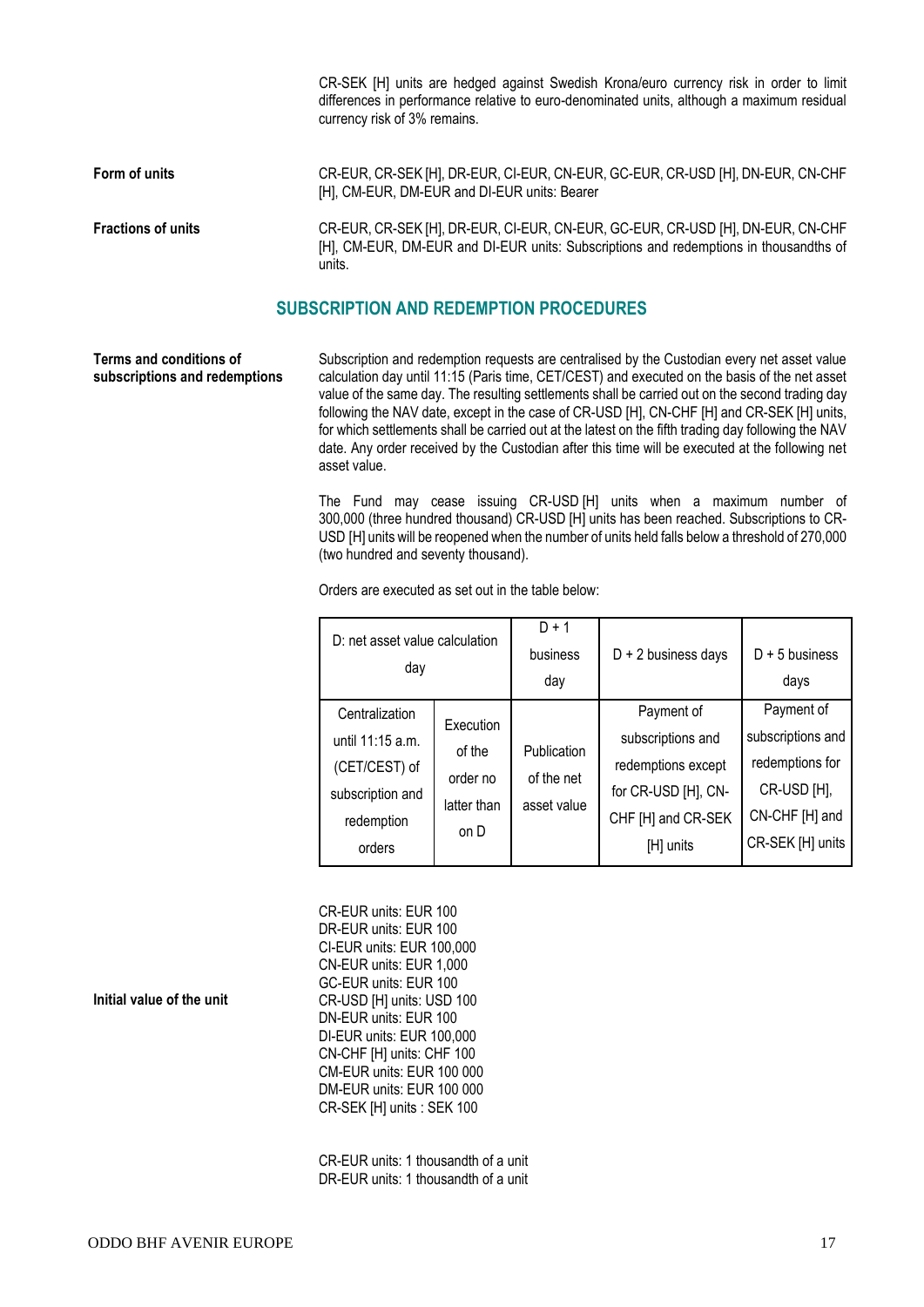| <b>Minimum initial investment</b>                                                                                        | CI-EUR units: EUR 250,000, with the exception of the Management Company, companies in<br>the Management Company's group and UCIs and mandates managed by the Management<br>Company, from which no minimum subscription is required.<br>CN-EUR units: 1 thousandth of a unit<br>GC-EUR units: EUR 100<br>CR-USD [H] units: USD 100<br>DN-EUR units: 1 thousandth of a unit<br>DI-EUR units: EUR 250,000, with the exception of the Management Company, companies in<br>the Management Company's group and UCIs and mandates managed by the Management<br>Company, from which no minimum subscription is required.<br>CN-CHF [H] units: CHF 100<br>CM-EUR units: EUR 35 000 000<br>DM-EUR units: EUR 15 000 000<br>CR-SEK [H] units : 1 thousandth of a unit                                               |
|--------------------------------------------------------------------------------------------------------------------------|----------------------------------------------------------------------------------------------------------------------------------------------------------------------------------------------------------------------------------------------------------------------------------------------------------------------------------------------------------------------------------------------------------------------------------------------------------------------------------------------------------------------------------------------------------------------------------------------------------------------------------------------------------------------------------------------------------------------------------------------------------------------------------------------------------|
| Minimum subsequent investment                                                                                            | CR-EUR units: 1 thousandth of a unit<br>DR-EUR units: 1 thousandth of a unit<br>CI-EUR units: 1 thousandth of a unit<br>CN-EUR units: 1 thousandth of a unit<br>GC-EUR units: 1 thousandth of a unit<br>CR-USD [H] units: 1 thousandth of a unit<br>DN-EUR units: 1 thousandth of a unit<br>DI-EUR units: 1 thousandth of a unit<br>CN-CHF [H] units: 1 thousandth of a unit<br><b>CM-EUR units: EUR 250 000</b><br>DM-EUR units: EUR 250 000<br>CR-SEK [H] units : 1 thousandth of a unit<br>The Fund may cease issuing CR-USD [H] units when a maximum number of<br>300,000 (three hundred thousand) CR-USD [H] units has been reached. Subscriptions to CR-<br>USD [H] units will be reopened when the number of units held falls below a threshold of 270,000<br>(two hundred and seventy thousand). |
| <b>Centralisation agent for</b><br>subscription and redemption<br>requests delegated by the<br><b>Management Company</b> | <b>ODDO BHF SCA</b><br>12, Bd de la Madeleine - 75009 Paris<br>The Fund's promoters must send subscription and/or redemption orders to the Centralising<br>Agent no later than the centralisation cut-off time. Any order received by the Centralising Agent<br>after this time will be executed at the following net asset value.<br>Promoters may apply their own cut-off time, which may be earlier than the cut-off time<br>mentioned above, in order to take into account the time required to transmit orders to the<br>centralising agent.<br>It is the investor's responsibility to obtain information on the time at which his order has been<br>received by the promoter for processing.                                                                                                       |
| of net asset value                                                                                                       | Date and frequency of calculation The net asset value is calculated daily, according to the Euronext Paris calendar, with the<br>exception of public holidays on the French Stock Exchange.                                                                                                                                                                                                                                                                                                                                                                                                                                                                                                                                                                                                              |
| value                                                                                                                    | Place and methods of publication This information can be obtained on a daily basis from the Management Company<br>or communication of net asset (ODDO BHF Asset Management SAS) and the Custodian (ODDO BHF SCA) at 12, Boulevard<br>de la Madeleine, 75009 Paris, and from the website http://am.oddo-bhf.com.                                                                                                                                                                                                                                                                                                                                                                                                                                                                                          |
| Notification of portfolio structure                                                                                      | The Management Company may, upon request, notify professional investors subject to the<br>obligations resulting from Directive 2009/138/EC (the Solvency II Directive) of the structure of<br>the Fund's portfolio at the earliest 48 hours from the last publication of the net asset value. The<br>information provided shall be treated with the utmost confidentiality and shall only be used for<br>the calculation of prudential requirements. This information cannot, under any circumstances,<br>be used for illegal activities such as market timing or late trading by unitholders in possession<br>of such information.                                                                                                                                                                      |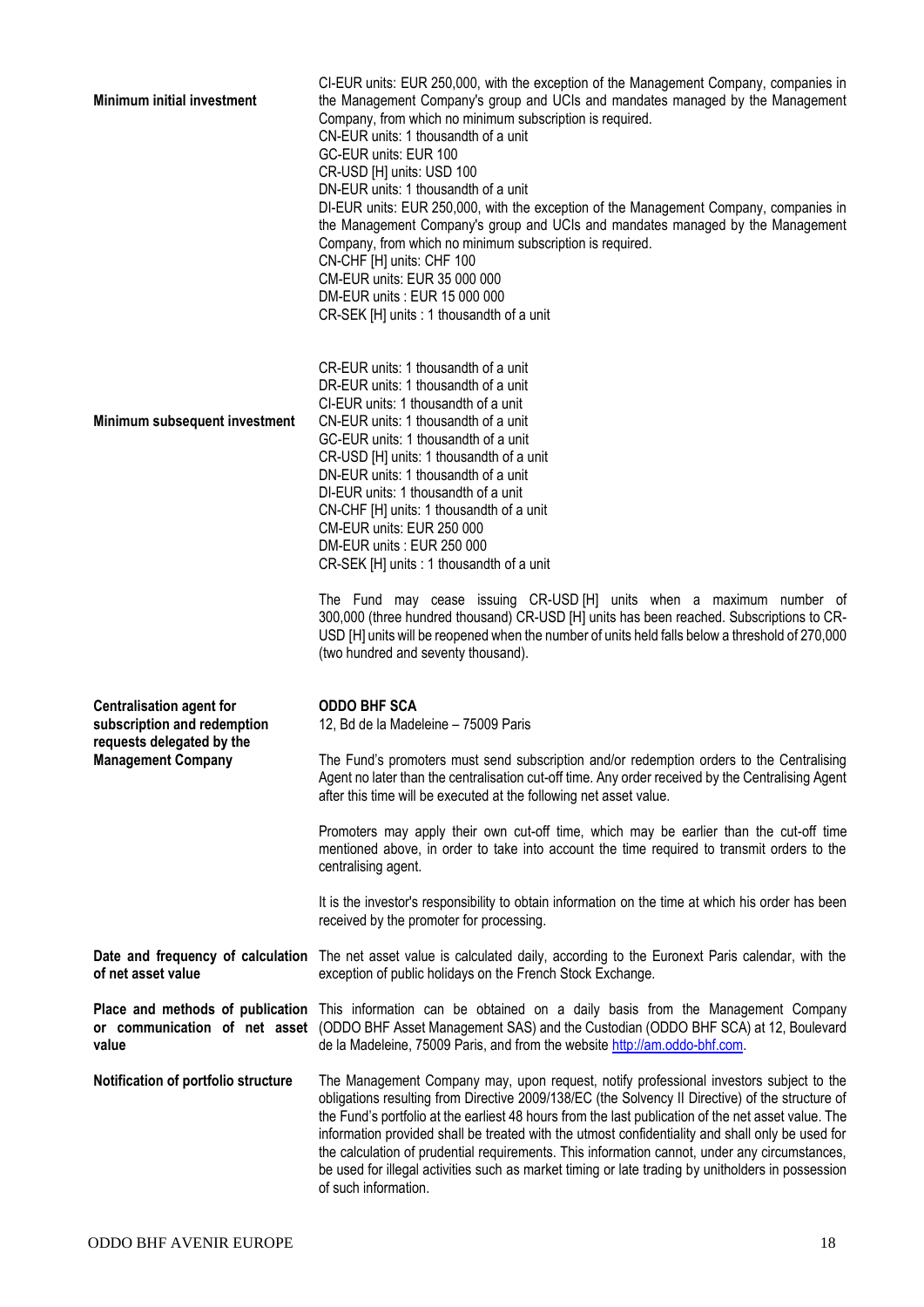# **INFORMATION ON FEES, EXPENSES AND TAXATION**

## **Fees and expenses Subscription and redemption fees:**

Subscription fees increase the subscription price paid by the investor, while redemption fees decrease the redemption price. The fees charged by the Fund serve to offset the costs incurred by the Fund to invest and disinvest investors' monies. Fees not paid to the Fund are paid to the Management Company, the promoter, etc.

| Fees payable by the investor on subscriptions<br>and redemptions | <b>Basis</b>                   | Rate<br>CR-EUR, CR-SEK [H],<br>DR-EUR, CI-EUR, CN-<br>EUR, GC-EUR, CR-<br>USD [H], DN-EUR, CN-<br>CHF [H], CM-EUR, DM-<br><b>EUR and DI-EUR units</b> |
|------------------------------------------------------------------|--------------------------------|-------------------------------------------------------------------------------------------------------------------------------------------------------|
| Subscription fee not payable to the Fund                         | NAV per unit x number of units | 4% maximum                                                                                                                                            |
| Subscription fee payable to the Fund                             | NAV per unit x number of units | None                                                                                                                                                  |
| Redemption fee not payable to the Fund                           | NAV per unit x number of units | None                                                                                                                                                  |
| Redemption fee payable to the Fund                               | NAV per unit x number of units | None                                                                                                                                                  |

#### **Management and administration fees:**

| Fees charged to the Fund                                                                                                                               | <b>Basis</b>                   | Rate<br>CR-EUR, CR-SEK [H], DR-EUR, CI-EUR, CN-EUR,<br>GC-EUR, CR-USD [H], DN-EUR, CN-CHF [H], CM-<br>EUR, DM-EUR and DI-EUR units                                                                                                                                                                                                                                                                                                                                                                                                                                                                                                                                                                                                                                                                                                          |
|--------------------------------------------------------------------------------------------------------------------------------------------------------|--------------------------------|---------------------------------------------------------------------------------------------------------------------------------------------------------------------------------------------------------------------------------------------------------------------------------------------------------------------------------------------------------------------------------------------------------------------------------------------------------------------------------------------------------------------------------------------------------------------------------------------------------------------------------------------------------------------------------------------------------------------------------------------------------------------------------------------------------------------------------------------|
| Financial management fees and administrative<br>fees not payable to the Management Company<br>(statutory auditor, custodian, distributors,<br>lawyers) | Net assets,<br>excluding UCITS | CR-EUR, CR-SEK [H], DR-EUR and CR-USD [H]<br>units:<br>Maximum 2% inclusive of tax<br>CI-EUR, CN-EUR, GC-EUR,<br>DN-EUR, CN-CHF [H], CM-EUR, DM-EUR and DI-<br>EUR units:<br>Maximum of 1% inclusive of tax                                                                                                                                                                                                                                                                                                                                                                                                                                                                                                                                                                                                                                 |
| Performance fees                                                                                                                                       | Net assets                     | CR-EUR, CR-SEK [H], DR-EUR, CN-EUR, GC-EUR,<br>CR-USD [H], DN-EUR and CN-CHF [H] units: up to<br>20% of the Fund's outperformance relative to the<br>benchmark index (MSCI Europe Smid Cap Net Return<br>EUR), once past underperformance over the previous<br>five years has been offset, and provided that the<br>absolute return is positive. (*)<br>CI-EUR and DI-EUR units : up to 20% of the the<br>Fund's outperformance relative to the benchmark<br>index (MSCI Europe Smid Cap Net Return EUR), once<br>past underperformance over the previous five years<br>has been offset. (*)<br>CM-EUR and DM-EUR units: 15% (inclusive of tax) of<br>the outperformance of the Fund compared to its<br>benchmark MSCI Europe Smid Cap (Net Return) EUR,<br>once past underperformance over the previous five<br>years has been offset. (*) |
| Transaction fees charged by stakeholders:<br>- Management company: 100%                                                                                | Payable on each<br>transaction | Equities:<br>depending on the markets, with a maximum of 0.50%<br>inclusive of tax and a minimum of EUR 7.50 exclusive<br>of tax for French equities and EUR 50 exclusive of tax<br>for foreign equities.<br>Bonds: 0.03% inclusive of tax with a minimum of<br>EUR 7.50 exclusive of tax<br>Money market instruments and derivatives: None                                                                                                                                                                                                                                                                                                                                                                                                                                                                                                 |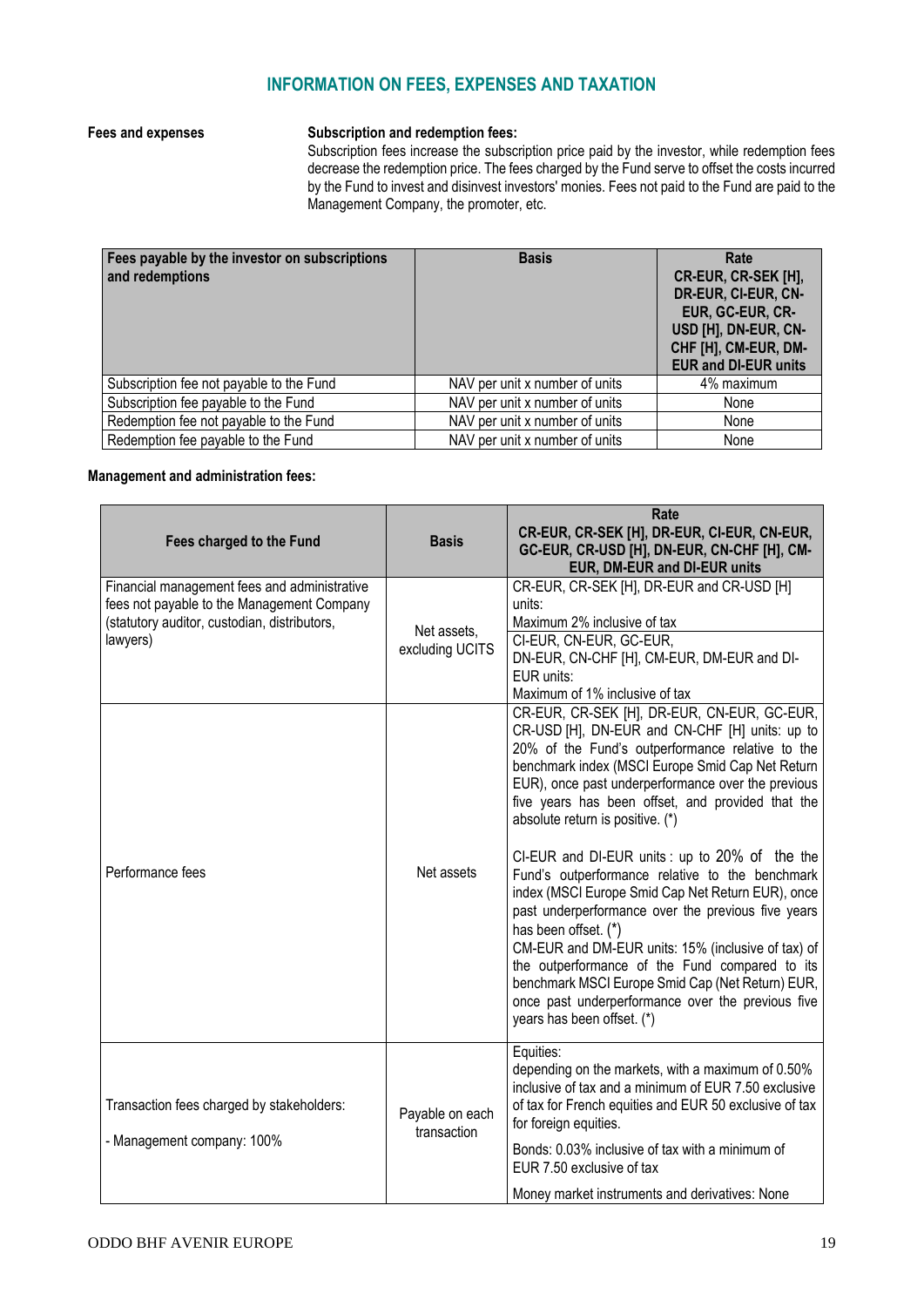\* Performance fees will be deducted for the benefit of the Management Company in the following manner:

• The performance fee is based on a comparison between the performance of the fund and that of the benchmark index, and includes a method for clawing back past underperformance.

•The Fund's performance is determined on the basis of its book value after taking into account fixed management fees and before deduction of the performance fee.

• Outperformance is calculated on the basis of the "indexed asset" method, which is used to simulate a fictitious asset experiencing the same subscription and redemption conditions as the Fund, while enjoying the same performance as the benchmark index. This indexed asset is then compared with the Fund's assets. The difference between the two is the Fund's outperformance relative to the benchmark index.

• Whenever the NAV is calculated, provided that the Fund's performance exceeds that of the benchmark index, a performance fee provision is booked. In the event that the Fund underperforms its benchmark index between two net asset values, any previously accumulated provision shall be reduced accordingly. The amounts deducted from the provision cannot exceed the amount previously accumulated. The performance fee is calculated and provisioned separately for each Fund unit.

• The benchmark index will be calculated in the unit currency, regardless of the currency in which the relevant unit is denominated, except in the case of units hedged against currency risk, for which the benchmark index will be calculated in the Fund's reference currency.

• The performance fee is measured over a calculation period that corresponds to the Fund's financial year (the "Calculation Period"). Each Calculation Period starts on the last business day of the Fund's financial year, and ends on the last business day of the next financial year. For units launched during a Calculation Period, the first Calculation Period will last at least 12 months and end on the last business day of the next financial year. The total performance fee is payable to the Management Company annually after the Calculation Period has ended.

• In the event of redemptions, if a performance fee provision has been booked, then the proportion of the provision attributable to these redemptions is crystalised and definitively allocated to the Management Company.

• The horizon over which performance is measured is a rolling period of up to five years ("Performance Reference Period"). The clawback mechanism may be partially reset at the end of this period. This means that after five years of cumulative underperformance over the Performance Reference Period, underperformance may be partially reset on a rolling annual basis, wiping out the first year of underperformance during the Performance Reference Period concerned. In relation to the Performance Reference Period concerned, underperformance in the first year may be offset by outperformance in the following years of the Performance Reference Period.

• Over a given Performance Reference Period, any past underperformance must be clawed back before performance fees become payable again.

• Where a performance fee is crystalised at the end of a Calculation Period (except when due to redemptions), a new Performance Reference Period begins.

• For CR-EUR, CR-SEK |H], DR-EUR, CN-EUR, GC-EUR, CR-USD [H], DN-EUR and CN-CHF [H] units: no performance fee is payable if the absolute performance of the unit is negative. The absolute performance is defined as the difference between the current net asset value and the last net asset value calculated at the end of the previous Calculation Period (Reference Net Asset Value).

• As an exception, for CM-EUR and DM-EUR units, the Reference Period is from the last closing date on which a performance fee was effectively charged (creation date if never charged) to the closing date of the current financial year. If at the end of the current financial year the unit has underperformed since the last closing date on which a performance fee was effectively charged, then no performance fee is charged and the Reference Period is extended to the next closing date. Thus, performance fees may only be charged again if the underperformance of the previous years is fully compensated (High Water Mark Principle in relation to the benchmark).

• For CI-EUR, DI-EUR, CM-EUR and DM-EUR units, unitholders are informed that, subject to the condition of outperformance, performance fees may be paid to the Management Company even in the event of negative absolute performance.

| Year           | <b>UCI Net Asset</b><br>Value (base<br>100 at the<br>beginning of<br>year 1) | Annual<br>Performance<br>UCI | Annual<br>performance of<br>the benchmark | Annual<br><b>Relative</b><br>Performance | <b>Under</b><br>Performance to<br>be offset in the<br>following year | Payment of a<br>Performance<br>Fee | <b>Comment</b>                                                               |
|----------------|------------------------------------------------------------------------------|------------------------------|-------------------------------------------|------------------------------------------|----------------------------------------------------------------------|------------------------------------|------------------------------------------------------------------------------|
|                | 105.00                                                                       | 5.0%                         | $-1.0%$                                   | 6.0%                                     | 0.0%                                                                 | <b>YES</b>                         | Annual outperformance                                                        |
| $\mathfrak{p}$ | 91.30                                                                        | $-13.1%$                     | $-5.1%$                                   | $-8.0\%$                                 | $-8.0\%$                                                             | NO.                                | Annual underperformance                                                      |
| 3              | 94.09                                                                        | 3.1%                         | 1.1%                                      | 2.0%                                     | $-6.0\%$                                                             | NO.                                | The underperformance of<br>year 2 is only partially<br>compensated in year 3 |

Example of the operation of the performance fees applied to CI-EUR and DI-EUR units :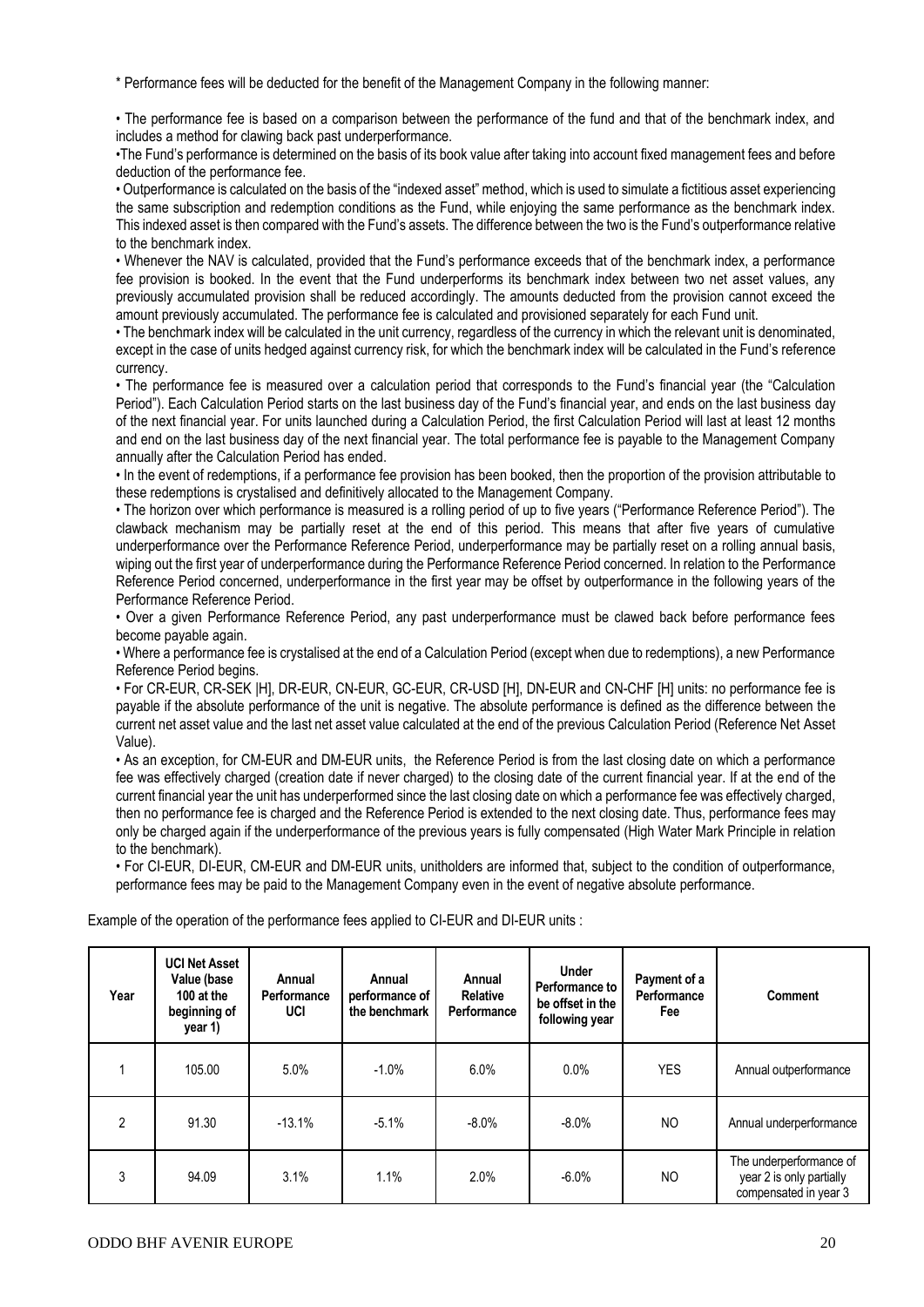| 4 | 89.09  | $-5.3%$ | $-6.3%$  | 1.0%    | $-5.0%$ | <b>NO</b>  | The underperformance of<br>year 2 is fully compensated<br>in year 4                                                                                                                        |
|---|--------|---------|----------|---------|---------|------------|--------------------------------------------------------------------------------------------------------------------------------------------------------------------------------------------|
| 5 | 100.88 | 13.2%   | 11.2%    | 2.0%    | $-3.0%$ | <b>NO</b>  | The underperformance of<br>year 2 is fully compensated<br>in year 5                                                                                                                        |
| 6 | 102.91 | 2.0%    | 1.0%     | 1.0%    | 0.0%    | <b>NO</b>  | The underperformance of<br>year 2 is only partially<br>compensated in year 6.<br>However, the residual<br>underperformance (-2%) is<br>erased for year 7 (end of the<br>five-year period). |
|   | 99.83  | $-3.0%$ | $-1.0%$  | $-2.0%$ | $-2.0%$ | <b>NO</b>  | Annual outperformance                                                                                                                                                                      |
| 8 | 96.83  | $-3.0%$ | $-8.0\%$ | 5.0%    | 0.0%    | <b>YES</b> | The underperformance of<br>year 7 is fully compensated<br>in year 8                                                                                                                        |

Example of the operation of the performance fees applied to CR-EUR, CR-SEK |H], DR-EUR, CN-EUR, GC-EUR, CR-USD [H], DN-EUR and CN-CHF [H]:

| Year           | <b>UCI Net Asset</b><br>Value (base 100<br>at the beginning<br>of year 1) | Annual<br>Performance<br><b>UCI</b> | Annual<br>performanc<br>e of the<br>benchmark | <b>Annual Relative</b><br>Performance | <b>Under</b><br>Performance to<br>be offset in the<br>following year | Payment of a<br>Performance<br>Fee | Comment                                                                                                                                                                                |
|----------------|---------------------------------------------------------------------------|-------------------------------------|-----------------------------------------------|---------------------------------------|----------------------------------------------------------------------|------------------------------------|----------------------------------------------------------------------------------------------------------------------------------------------------------------------------------------|
| $\mathbf{1}$   | 105.00                                                                    | 5.0%                                | $-1.0%$                                       | 6.02%                                 | 0.0%                                                                 | <b>YES</b>                         | Annual outperformance AND<br>positive absolute<br>performance over the year                                                                                                            |
| $\overline{2}$ | 91.30                                                                     | $-13.1%$                            | $-5.1%$                                       | $-8.0%$                               | $-8.0%$                                                              | <b>NO</b>                          | Sous-performance annuelle                                                                                                                                                              |
| 3              | 94.09                                                                     | 3.1%                                | 1.1%                                          | 2.0%                                  | $-6.0%$                                                              | <b>NO</b>                          | The underperformance of<br>year 2 is only partially<br>compensated in year 3                                                                                                           |
| $\overline{4}$ | 89.09                                                                     | $-5.3%$                             | $-6.3%$                                       | 1.0%                                  | $-5.0%$                                                              | <b>NO</b>                          | The underperformance of<br>year 2 is only partially<br>compensated in year 4                                                                                                           |
| 5              | 100.88                                                                    | 13.2%                               | 11.2%                                         | 2.0%                                  | $-3.0%$                                                              | N <sub>O</sub>                     | The underperformance of<br>year 2 is only partially<br>compensated in year 5                                                                                                           |
| 6              | 102.91                                                                    | 2.0%                                | 1.0%                                          | 1.0%                                  | 0.0%                                                                 | N <sub>O</sub>                     | The underperformance of<br>year 2 is only partially<br>compensated in year 6.<br>However, the residual<br>underperformance (-2%) is<br>erased for year 7 (end of<br>the 5-year period) |
| $\overline{7}$ | 99.83                                                                     | $-3.0%$                             | $-1.0%$                                       | $-2.0%$                               | $-2.0%$                                                              | <b>NO</b>                          | Annual underperformance                                                                                                                                                                |
| 8              | 96.83                                                                     | $-3.0%$                             | $-8.0%$                                       | 5.0%                                  | 0.0%                                                                 | <b>NO</b>                          | The underperformance of<br>year 7 is fully compensated<br>in year 8 but the annual<br>absolute performance is<br>negative: no performance<br>fee is paid.                              |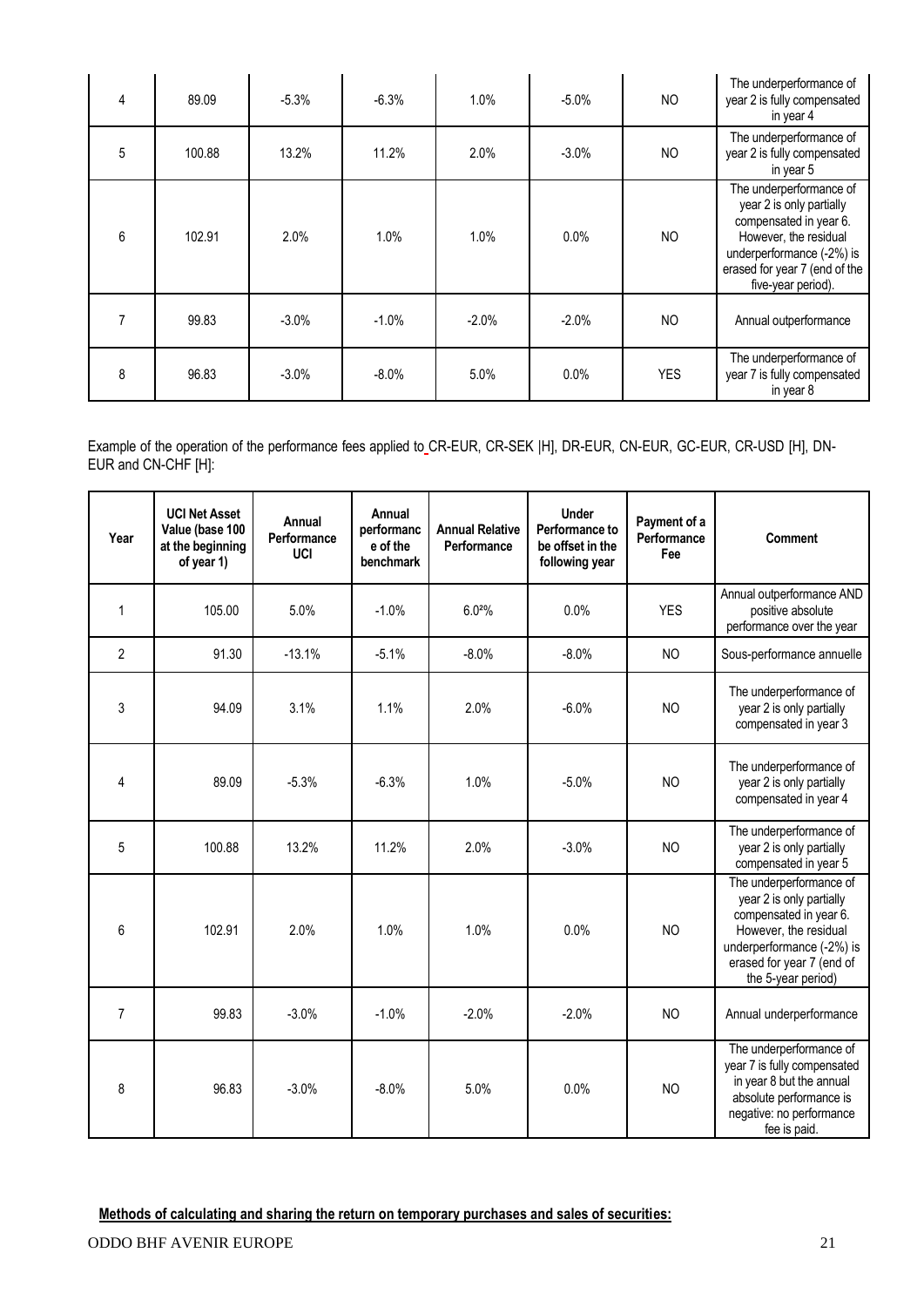In the event of temporary purchases of securities (reverse repurchase agreements), the Fund shall select counterparties according to the best selection and best execution policies as defined by the Management Company and receives the entire payment resulting from these operations. No other direct fee shall be charged to the Fund. The Management Company shall not receive any payment resulting from these operations.

For the purpose of these operations, the service provider of the Fund is a credit institution whose registered office is located in a Member State of the European Union or in the United Kingdom. The service provider will act independently of the Fund and serve systematically as counterparty to market transactions. The service provider may be part of the ODDO BHF Group.

Procedure for the selection of intermediaries: Intermediaries and counterparties are selected by management staff using a competitive tendering procedure from a predefined list. This list is drawn up using precise selection criteria laid down in the market intermediary selection policy which may be consulted on the Management Company's website.

#### Investment research funding:

The Fund shall bear the fees related to investment research in equities through a commission allocated to market intermediaries conducting the aforementioned research.

The Management Company decided to bear the fees related to investment research in debt securities. For this purpose, the Management Company exclusively resorts to its own funds.

# **COMMERCIAL INFORMATION**

| Subscription and redemption of | Subscription and redemption procedures are presented in the section "Subscription and |
|--------------------------------|---------------------------------------------------------------------------------------|
| units                          | redemption procedures".                                                               |

#### **Information relating to the Fund is provided by:**

| Company | <b>ODDO BHF Asset Management SAS</b>  |
|---------|---------------------------------------|
| Address | 12. Bd de la Madeleine – 75009 Paris. |
| Email   | information oam@oddo-bhf.com          |

Information is also available:

| On the website | http://am.oddo-bhf.com   |
|----------------|--------------------------|
| By contacting  | <b>Customer Services</b> |
| By telephoning | 01 44 51 80 28           |

The AMF website www.amf-france.org provides additional information on the list of regulatory documents and all provisions relating to investor protection.

#### **Information on environmental, social and governance (ESG) criteria:**

Additional information on the application of ESG criteria by the Management Company shall be available in the Fund's annual report and on the Management Company's website: [http://am.oddo-bhf.com.](http://am.oddo-bhf.com/)

| <b>Publication date of the</b> | April 1st, 2022 |
|--------------------------------|-----------------|
| prospectus                     |                 |

# **INVESTMENT RULES**

**Regulatory ratios applicable to the Fund:** The legal investment rules applicable to the Fund are those that govern UCITS investing no more than 10% of their assets in other UCIs, as well as those applicable to the AMF's "International Equities" classification.

# **GLOBAL RISK**

The Fund's overall risk is calculated using the commitment method.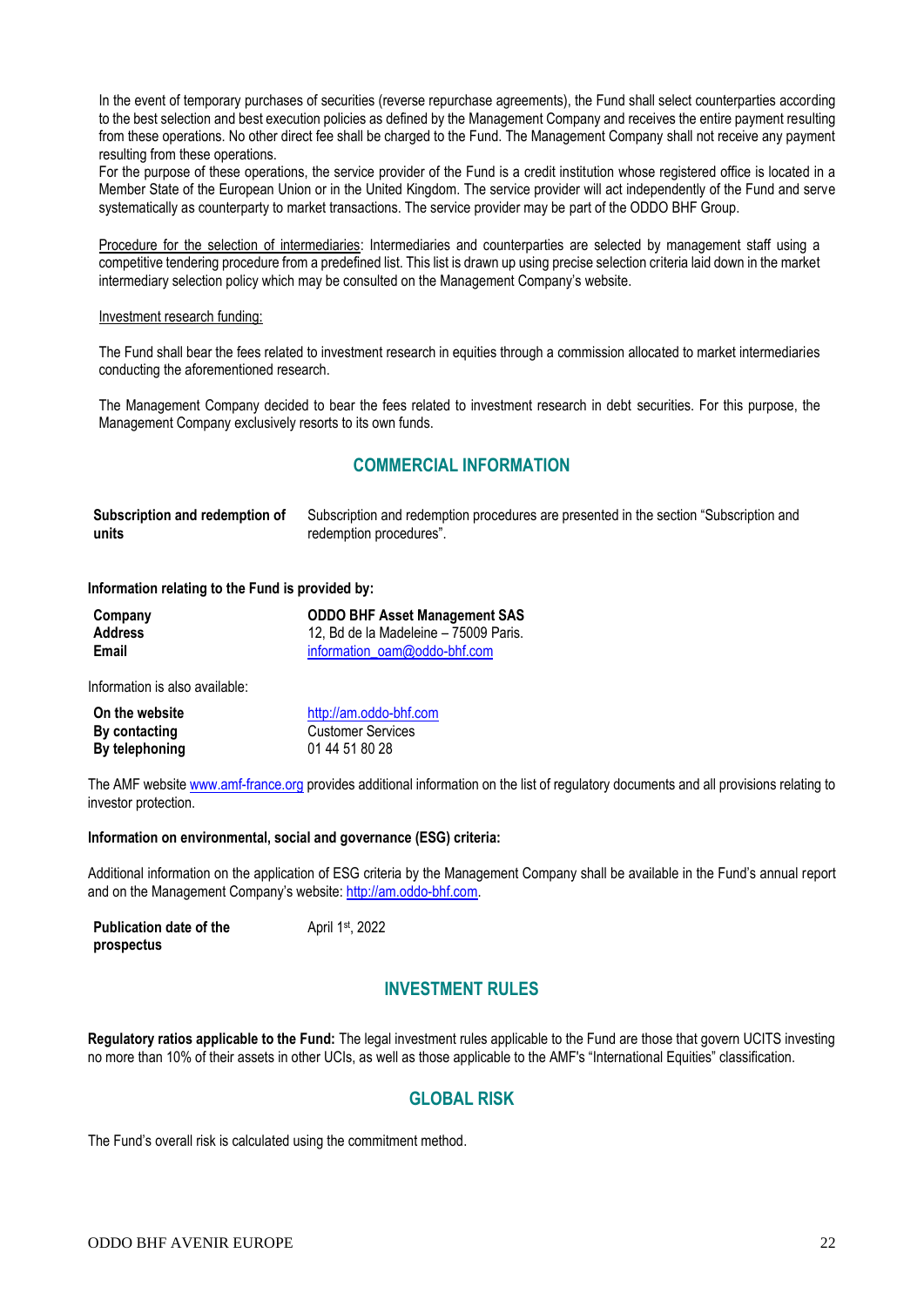# **ASSET VALUATION AND ACCOUNTING RULES**

#### **Asset valuation rules:**

The calculation of the net asset value per unit is subject to the following valuation rules:

- financial instruments and transferable securities traded on regulated markets are valued at their market price using the following principles:
- The valuation is based on the last official market price.

The market price used depends on the market on which the instrument is listed:

| European markets:                 | Last market price on the net asset value calculation day |
|-----------------------------------|----------------------------------------------------------|
| Asian markets:                    | Last market price on the net asset value calculation day |
| North and South American markets: | Last market price on the net asset value calculation day |

The prices used are those obtained from financial information providers and available on the following day at 09:00 (Paris time): Fininfo or Bloomberg. In the event that no price is available for a security, the last known price is used.

However, the following instruments are valued using the following specific valuation methods:

- Negotiable debt securities and similar securities that are not the subject of significant transactions are valued using an actuarial method, with the rate used being compounded :
	- A risk-free rate obtained by linear interpolation of the OIS curve discounted on a daily basis ;
	- A credit spread obtained at issue and kept constant throughout the life of the security.
- However, negotiable debt securities with a residual maturity of less than or equal to three months will be valued using the straight-line method.
- financial contracts (futures, options or swap transactions concluded on over-the-counter markets) are valued at their market value or at a value estimated according to the terms and conditions determined by the Management Company. The method for valuing off-balance sheet commitments consists in valuing futures contracts at their market price and in converting options into the equivalent value of the underlying.
- Financial guarantees: in order to limit counterparty risk as much as possible while also factoring in operational constraints, the Management Company applies a daily margin call system, per fund and per counterparty, with an activation threshold set at a maximum of EUR 100,000 based on an evaluation of the mark-to-market price.

Deposits are recorded based on their nominal value plus the interest calculated daily.

The prices used for the valuation of futures or options are consistent with those of the underlying securities. They may vary depending on where they are listed:

| European markets:                 | Settlement price on the NAV calculation day, if different from the last price.  |
|-----------------------------------|---------------------------------------------------------------------------------|
| Asian markets:                    | Last market price on the NAV calculation day, if different from the last price. |
| North and South American markets: | Last market price on the NAV calculation day, if different from the last price. |

In the event that no price is available for a future or option contract, the last known price is used.

Securities subject to a temporary acquisition or sale agreement are valued in accordance with the regulations in force. Securities received under repurchase agreements are recorded on their acquisition date under the heading "Receivables on securities received under a repurchase agreement (pension)" at the value fixed in the contract by the counterparty of the liquidity account concerned. For as long as they are held they are recognised at that value plus the accrued interest from the securities in custody.

Securities transferred under repurchase agreements are withdrawn from their account on the date of the transaction and the corresponding receivable is booked under the heading "Securities transferred under a repurchase agreement (pension)"; they are valued at their market value. The debt represented by securities transferred under repurchase agreements is recorded under the heading "Payables on securities transferred under a repurchase agreement (pension)" by the counterparty of the liquidity account concerned. It is maintained at the value determined in the contract plus any accrued interest on the debt.

- Other instruments: Units or shares of UCIs are valued at their last known net asset value.
- Financial instruments whose prices have not been determined on the valuation day or whose prices have been adjusted are valued under the Management Company's responsibility at their foreseeable sale prices. These valuations and their justification are communicated to the Statutory Auditor at the time of the audit.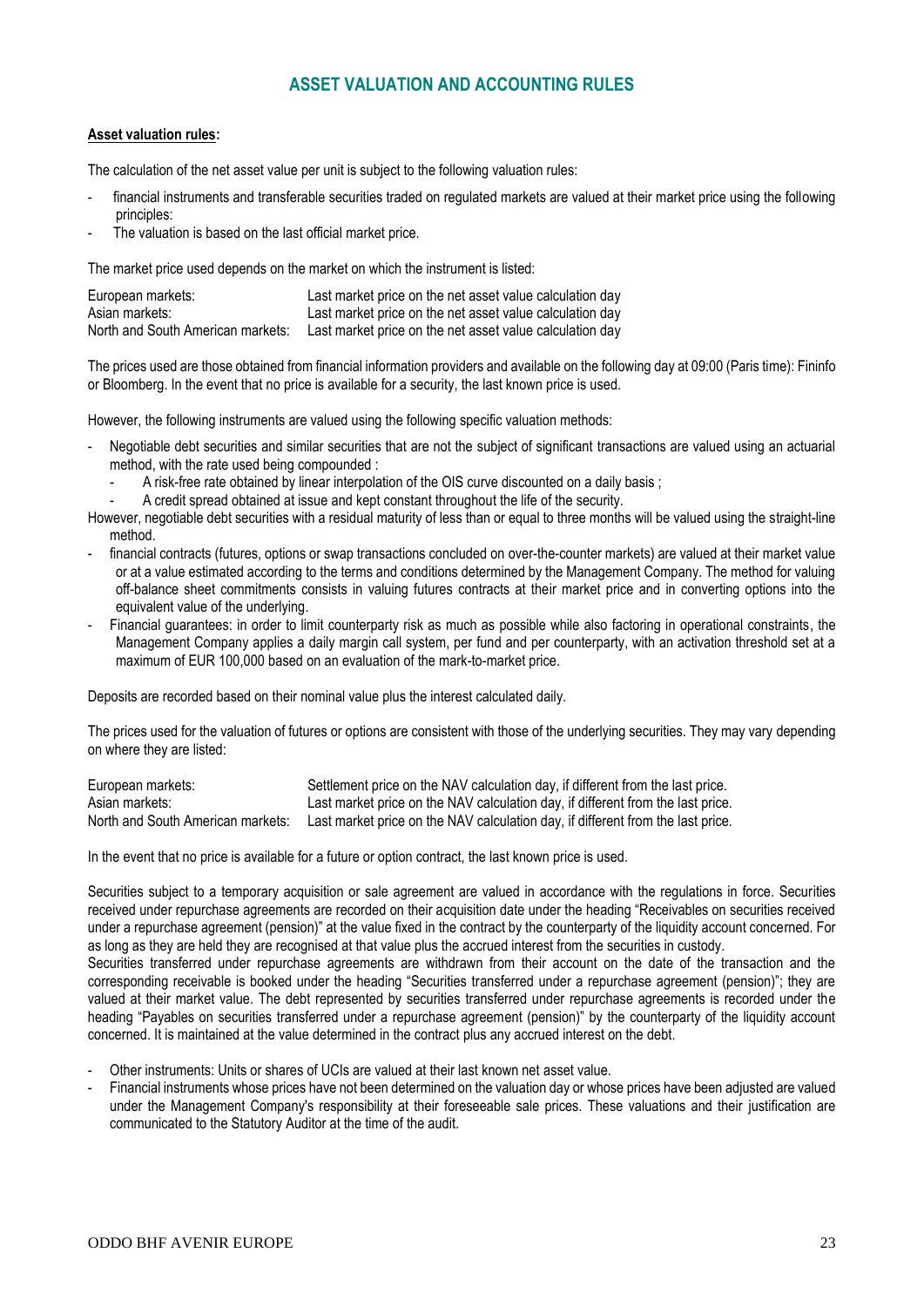#### **Accounting methods:**

#### **Income accounting:**

The interest on bonds and debt securities is calculated using the accrued interest method.

#### **Transaction cost accounting:**

Transactions are recorded excluding fees.

#### **Swing Pricing mechanism:**

Large subscriptions and redemptions may affect the Net Asset Value owing to the cost of restructuring the portfolio in the event of investments and divestments. This cost may arise from the difference between the transaction price and the valuation price, taxes or brokerage charges.

**In order to safeguard the interests of unitholders investing for the medium/long term, the Management Company has decided to apply a Swing Pricing mechanism to the Fund above a trigger threshold.**

Once the daily balance of subscriptions/redemptions exceeds, in absolute terms, a trigger threshold determined in advance, an adjustment will therefore be made to the Net Asset Value. Consequently, the Net Asset Value will be increased (or, where applicable, decreased) if the balance (in absolute terms) of subscriptions/redemptions exceeds the threshold. The sole aim of this price adjustment mechanism is to protect the unitholders of the Fund by limiting the impact of these subscriptions/redemptions on the Net Asset Value. This mechanism does not generate any additional costs for unitholders. Rather, it spreads the costs in such a way that the unitholders of the Fund do not bear any costs associated with transactions caused by subscriptions/redemptions made by incoming or outgoing investors.

The trigger threshold is expressed as a percentage of the Fund's total assets. The trigger threshold and swing factor (corresponding to the cost of restructuring the portfolio) are determined by the Management Company. The swing factor is reviewed monthly.

Performance and risk indicators are calculated based on the potentially adjusted Net Asset Value. As such, use of the Swing Pricing mechanism may affect the Fund's volatility and, occasionally, its performance.

**In accordance with the regulations, only those responsible for its implementation are aware of the details of this mechanism, such as the trigger threshold percentage. This information must not be made public under any circumstances.**

## **REMUNERATION**

The management body of the Management Company is responsible for drawing up, approving and monitoring the remuneration policy. It must ensure that the remuneration policy encourages employees to take risks in line with the risks taken by the funds managed by the Management Company, the investors having placed their assets in these funds and the Management Company itself. Each year, the Management Company shall identify those persons who may be qualified as risk takers in accordance with the regulations in force. The list of employees thus identified as risk takers shall then be submitted to the Remuneration Committee and passed on to the relevant management body. With regard to the variable remuneration component, the Management Company has set a significant threshold triggering payment of a deferred variable remuneration amount. In this way, an employee designated as being a risk taker and entitled to significant variable remuneration will receive a portion of this variable remuneration on a deferred basis. This deferred remuneration shall consist of 40% of the entire variable remuneration amount, from the first euro.

In order to satisfy the obligation to pay 50% of the variable remuneration in instruments form or indexation portofolio's form, the Management Company will pay 50% of the variable remuneration defined for the ending year in February of the following year, based on the statement made to employees in December. As for the remaining 50%, 10% of the variable remuneration defined will be payed in July after these assets have been invested in the indexation portofolio, for the period from beginning of January to end of June (see below), the remaining 40% of the variable remuneration remains concerned by the deferred payment for a period of 3 years as part of the indexing tool.

Provisions relating to the deferred part of variable remuneration shall be calculated using a tool created by the Management Company. This tool consists of a basket of funds that represent each of the Management Company's management strategies, and each fund is weighted in proportion to the assets under management of the Management Company within each of its strategies. Detailed information on the remuneration policy is available on the Management Company's website (https://am.oddo-bhf.com). Investors may also request a hard copy of this information from the Management Company.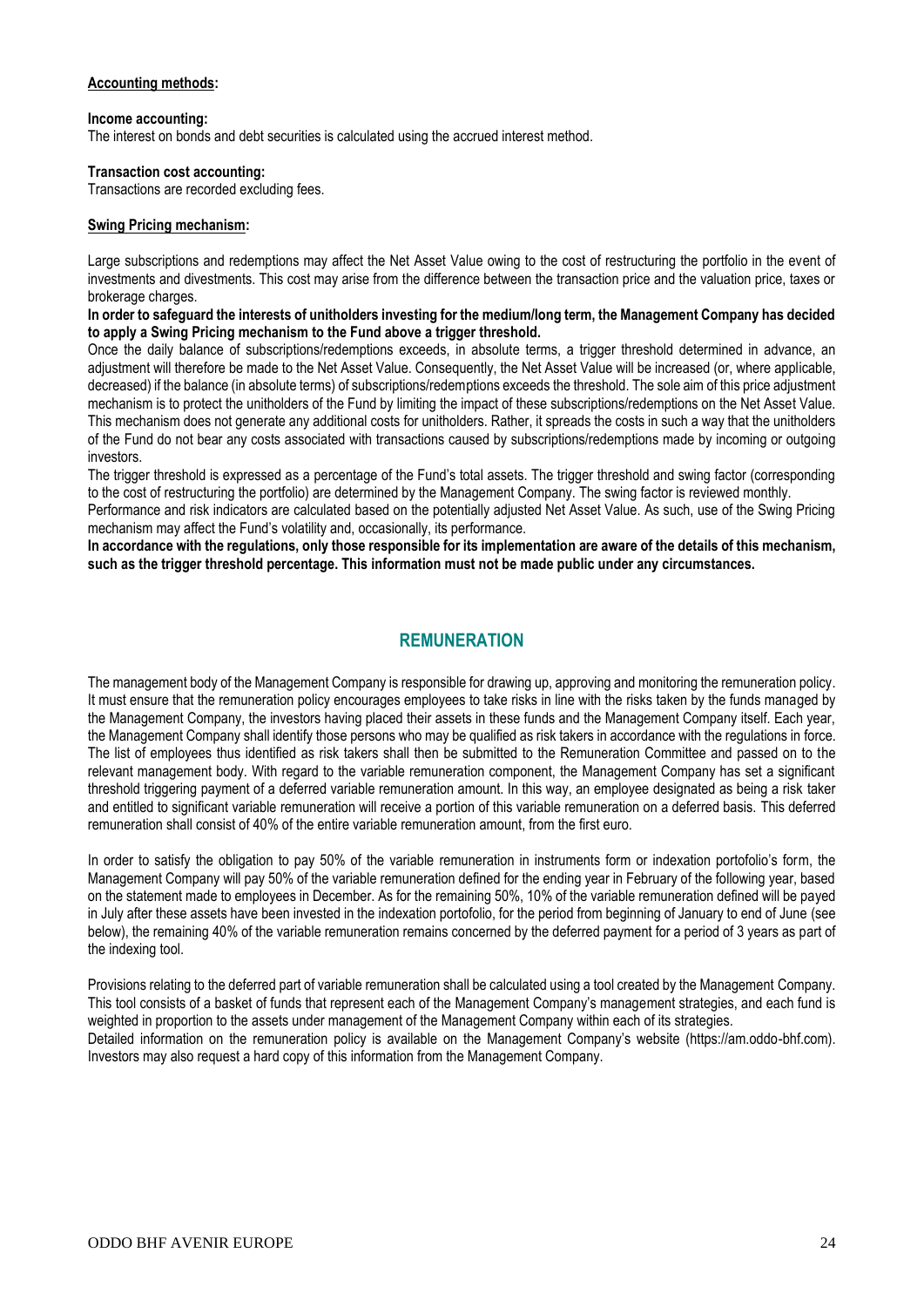## **INFORMATION FOR INVESTORS IN GERMANY**

ODDO BHF Asset Management GmbH, Herzogstraße 15, 40217 Düsseldorf acts as German information agent for the Fund in the Federal Republic of Germany (the "German Information Agent").

Applications for the redemptions and conversion of units may be sent to ODDO BHF SCA, 12, Bd de la Madeleine – 75009 Paris (hereinafter the "Depository").

All payments to investors, including redemption proceeds and potential distributions may, upon request, be paid through the Depositary.

The prospectus the Key Investor Information Documents, the Regulations and the annual and semi-annual reports, each in paper form, as well as the issue and redemption prices of the units registered in Germany are available and may be obtained free of charge from the German Information Agent.

The issue and redemption prices of the units will be published on [www.fundinfo.com.](http://www.fundinfo.com/)

Any notices to German unitholders will be published on [www.am.oddo-bhf.com](http://www.am.oddo-bhf.com/) and may also be obtained free of charge from the German Information Agent. Moreover, registered investors will be notified by way of durable media, and notices to German unitholders will be published on [www.fundinfo.com,](http://www.fundinfo.com/) in the following instances: suspension of the redemption of units; liquidation of the Fund; changes to the Regulations that are inconsistent with the existing investment principles, affect significant investor rights, or relate to remuneration or compensation of expenses (stating the background and the investors' rights), the merger of the Fund or the possible conversion of the Fund into a feeder fund.

Special risks resulting from tax publication requirements in Germany:

The Management Company must provide documentation to the German fiscal authorities upon request in order for such authorities to, e.g. verify the accuracy of the published tax information. The basis on which such figures are calculated is subject to interpretation and it cannot be guaranteed that the German fiscal authorities will accept or agree with the Management Company's calculation methodology in every material aspect. In addition, investors should be aware that, if it transpires that the published tax information is incorrect, any subsequent correction will, as a general rule, not have retrospective effect, but will only take effect during the current financial year. Consequently, the correction may positively or negatively affect the investors who receive a distribution or an attribution of deemed income distributions in the current financial year.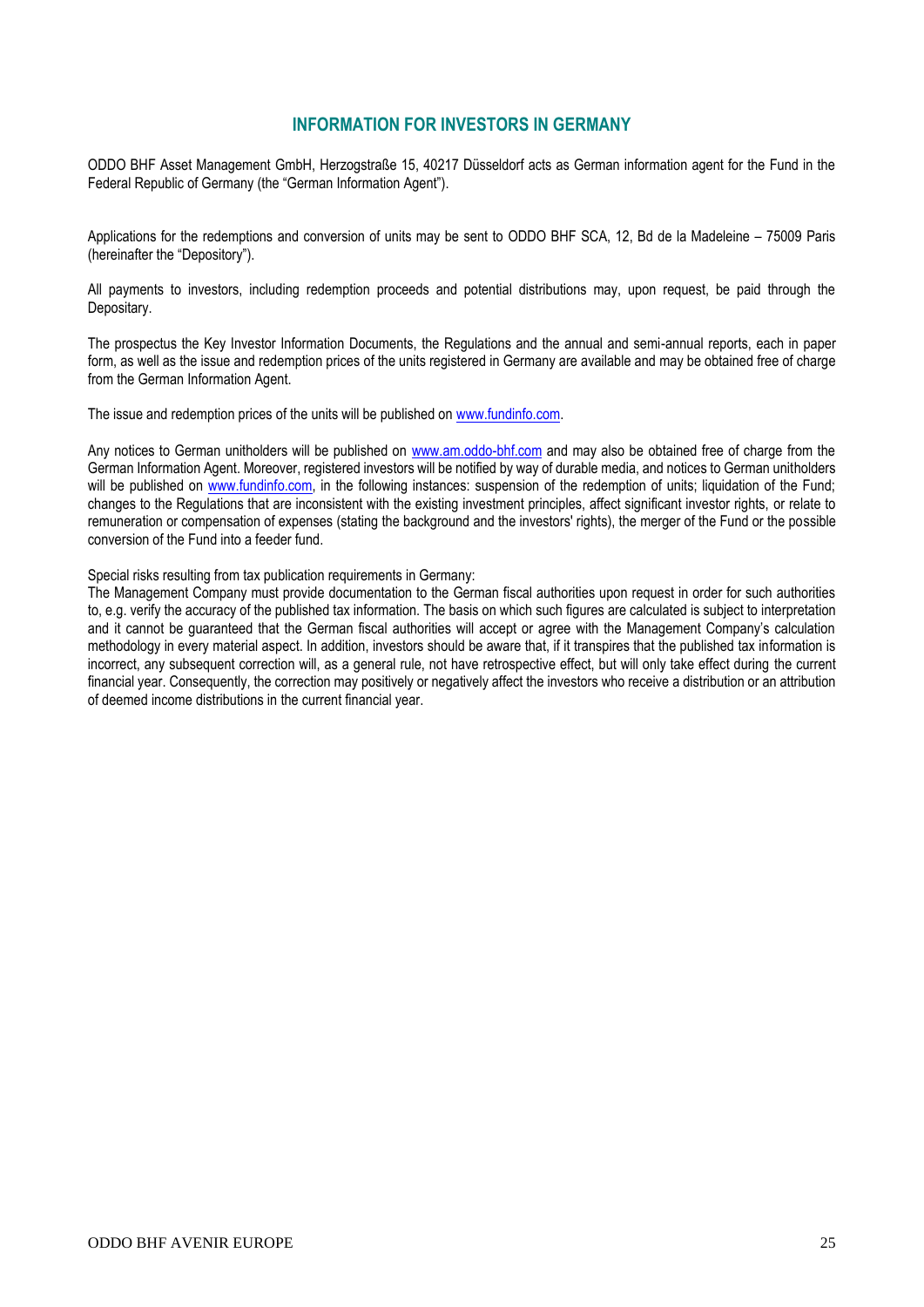# **ADDITIONAL INFORMATION FOR INVESTORS IN AUSTRIA**

The management company has notified the Austrian Financial Market Authority ("FMA") of its intention to market shares of ODDO BHF Active Small Cap (the "Fund") in Austria according to Sec 140 of the Austrian Investment Fund Act and is entitled to publicly market the shares of the Fund in Austria since completion of the notification procedure.

#### **Facility in Austria**

Facility in Austria according to EU directive 2019/1160 article 92: Erste Bank der oesterreichischen Sparkassen AG Am Belvedere 1, A-1100 Vienna/Austria E-Mail: foreignfunds0540@erstebank.at

#### Tax situation in Austria

The Fund is a foreign investment fund in the meaning of Sec 188 of the Austrian Investment Fund Act. The shares of the Fund may be offered for public marketing in Austria and the dividend equivalent amounts are being calculated and provided by Erste Bank Oesterreichischen Sparkassen AG as Austrian tax representative appointed vis-à-vis the Austrian tax authorities pursuant to Sec 186 (2) (2) of the Austrian Investment Fund Act.

#### **Private investors**

Distributions and dividend equivalent amounts of the Fund are subject to Austrian income tax. Insofar as an effective distribution does not take place, the total income from the investment of capital in the meaning of Sec 27 (2) of the Austrian Income Tax Act (dividends, interest) plus 60% of the positive difference from the income pursuant to Sec 27 (3) and (4) of the Austrian Income Tax Act (capital gains, income from derivates) less expenses related thereto are deemed as distributed pursuant to Sec 186 (2) of the Austrian Investment Fund Act upon payment of the withholding tax (dividend equivalent amounts). In case the payment of the withholding tax does not occur within four months upon the end of the financial year, the dividend equivalent amounts are deemed as distributed as of the end of this period. In case the dividend equivalent amounts are in fact distributed at any time later, they are tax exempt. As of 1 April 2012, capital gains derived from the sale of shares of the Fund which are held as private assets are subject to income tax. Investors holding shares of the Fund as private assets are obliged to disclose distributions, dividend equivalent amounts and capital gains in its income tax returns. The income is subject to 25 % income tax.

#### **Business investors**

Distributions, dividend equivalent amounts and capital gains of Investors holding the shares of the Fund as business assets, are also subject to income tax whereby in such case the total difference (and not only 60%) of the income pursuant to Sec 27 (3) and (4) of the Austrian Income Tax Act (capital gains, income from derivates) less expenses related thereto is subject to taxation. Capital gains derived from the sale of shares of the Fund are also subject to taxation.

Distributions, dividend equivalent amounts and capital gains of investors holding the shares of the Fund as business assets, are also subject to 25% income tax (in case of individuals) or 25% corporate income tax (in case of legal entities).

#### **Withholding tax**

In case the shares of the Fund are kept on an Austrian deposit, distributions are subject to 25 % withholding tax. Upon deduction of the withholding tax, the income tax of private investors is settled.

By Amendment on the Tax Amendment Act 2004 (Abgabenänderungsgesetz 2004, Federal Law Gazette I 2004/180), the option has been introduced to opt for withholding tax also regarding dividend equivalent amounts, provided that (i) the withholding tax on interest directly or indirectly realised by the investment fund including any income adjustments pursuant to Sec 93 (2) (3) and Sec 93 (3) (1) to (3) of the Austrian Income Tax Act are published on a daily basis and (ii) the withholding tax on the distributions and the deemed distributions are published on a yearly basis via Oesterreichische Kontrollbank (Sec 93 (1) in conjunction with (3)(5) of the Austrian Income Tax Act, Sec 95 (2)of the Austrian Income Tax Act in conjunction with Sec 186 (2)(2) of the Austrian Investment Fund Act). This voluntary deduction of withholding tax is however only possible in case the shares of the Fund are deposited with a bank in Austria.

Tax representative pursuant to Sec 186 (2) (2) InvFG

"Erste Bank der oesterreichischen Sparkassen AG" Am Belvedere 1,1100 Wien, Austria. Austiantax0991@erstebank.at

ODDO BHF AVENIR EUROPE 26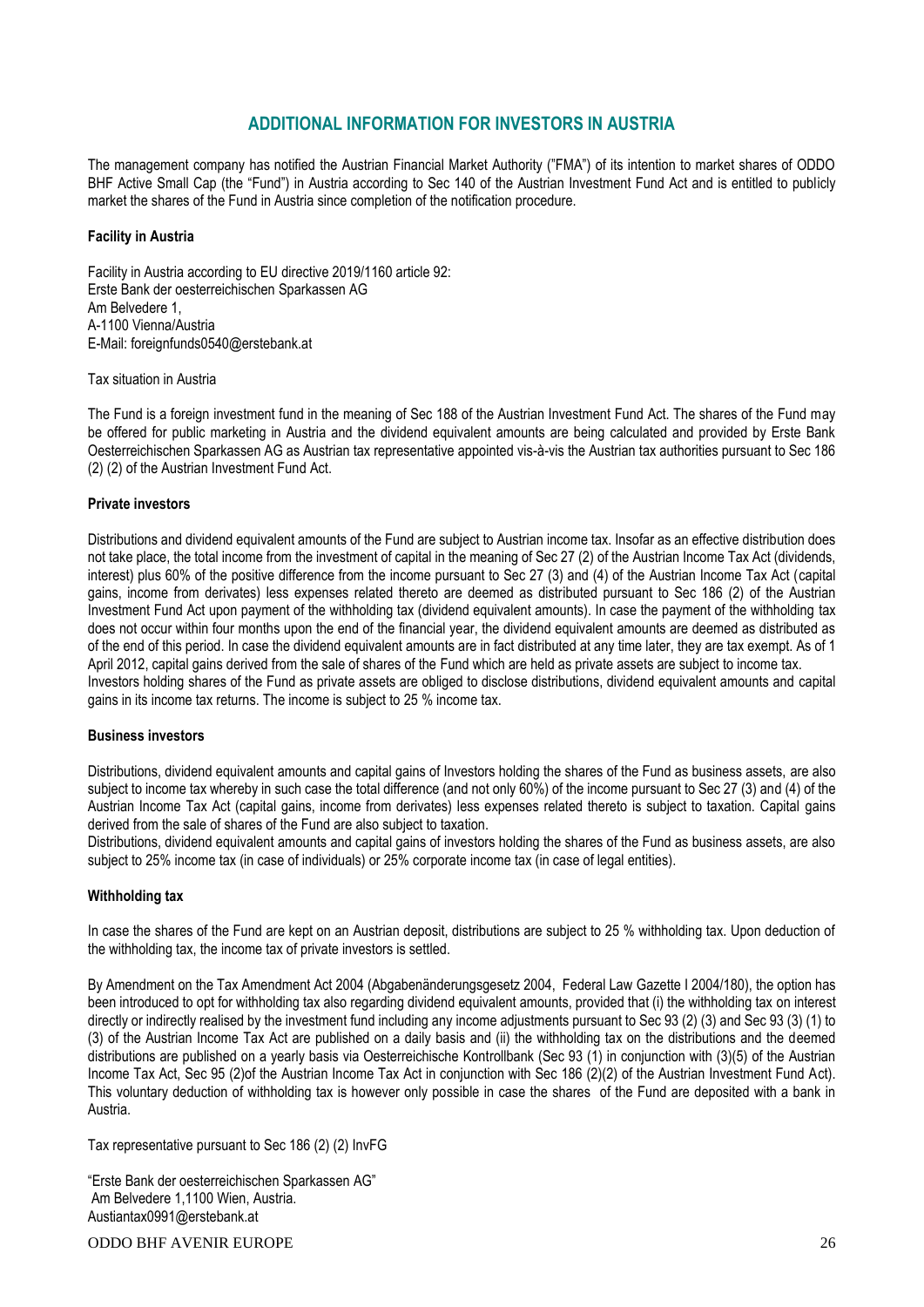# **ADDITIONAL INFORMATION FOR INVESTORS IN LUXEMBOURG**

The addendum for investors in Luxembourg is dated 30.08.2021 and should be read in conjunction with and forms part of the prospectus dated 30 August 2021 of the Fund ODDO BHF Avenir Europe, which can change at any time.

The paying and information Agent in Luxembourg is:

CACEIS BANK, LUXEMBOURG BRANCH 5, allée Scheffer L-2520 Luxembourg Grand-Duché de Luxembourg

Such Agent may make dividend payments and payments in relation to subscription and redemption of units/shares of the UCITS in Luxembourg.

The full prospectus, the Key Investor Information Documents, the management regulations and the annual and semi-annual reports, may be obtained, without charge, with the paying and information agent.

Luxembourg investors may obtain the net asset values, issue and redemption prices, the last prospectus and the last financial reports:

- [www.fundsquare.net](http://www.fundsquare.net/)
- [www.am.oddo-bhf.com](http://www.am.oddo-bhf.com/)

Notices to the unit-holders will be published on the following website: [www.fundinfo.com](http://www.fundinfo.com/)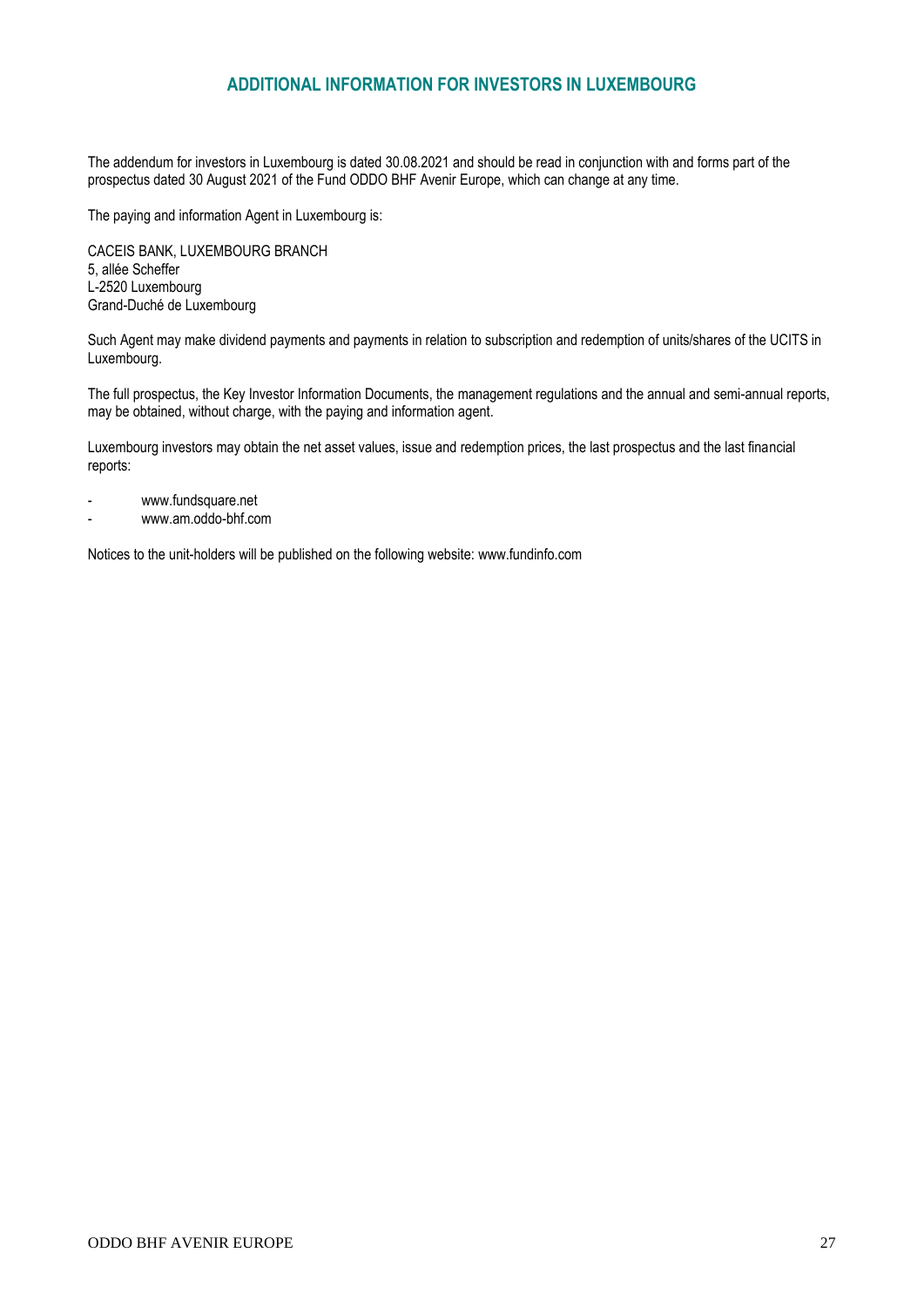#### CONDIÇÕES PARTICULARES DE COMERCIALIZAÇÃO EM PORTUGAL,

#### PRATICADAS PELA ENTIDADE COMERCIALIZADORA BEST –

#### BANCO ELECTRONICO DE SERVIÇO TOTAL, S.A.

#### 01/06/2018

#### **I. Colocação e Comercialização em Portugal**

O BEST- Banco Electrónico de Serviço Total, S.A., é uma entidade comercializadora do FCP Oddo Avenir Europe em território nacional, nomeadamente para efeitos de recepção de ordens de subscrição, resgate e os pagamentos e recebimentos inerentes.

O BEST- Banco Electrónico de Serviço Total, S.A facultará de forma gratuita o documento de Informação Fundamental ao Investidor aos subscritores antes da celebração do contrato. Além disso, o prospecto completo e os últimos relatórios anual e semestral publicados serão facultados gratuitamente aos subscritores que o solicitarem.

O FCP é comercializada pelo BEST- Banco Electrónico de Serviço Total, S.A, nos Centros de Investimento BEST que são agências do Banco BEST e através dos canais de comercialização à distância: Internet *[www.BancoBest.pt](http://www.bancobest.pt/)* e telefone 707 246 707.

A comercialização em Portugal da FCP foi precedida da respectiva autorização proferida em 30 de janeiro de 2014 pela Comissão do Mercado de Valores Mobiliários **(CMVM)**, entidade cuja sede se situa em Lisboa, Rua Laura Alves, nº4.

#### **II. Denominação dos Fundos e classes disponíveis na Entidade Comercializadora**

| Denominação                   | <b>ISIN</b>  | Categoria  | Moeda      | <b>Inicio Comerc.</b> |
|-------------------------------|--------------|------------|------------|-----------------------|
|                               |              |            | Comerc.    |                       |
| ODDO BHF Avenir Europe        | FR0000974149 | CR-EUR     | <b>EUR</b> |                       |
| <b>ODDO BHF Avenir Europe</b> | FR0011380070 | DR-EUR     | <b>EUR</b> |                       |
| <b>ODDO BHF Avenir Europe</b> | FR0010251108 | CI-EUR     | <b>EUR</b> |                       |
| <b>ODDO BHF Avenir Europe</b> | FR0011036920 | CN-EUR     | <b>EUR</b> |                       |
| <b>ODDO BHF Avenir Europe</b> | FR0011603901 | GC-EUR     | <b>EUR</b> |                       |
| <b>ODDO BHF Avenir Europe</b> | FR0012224640 | CR-USD[H]  | <b>USD</b> |                       |
| <b>ODDO BHF Avenir Europe</b> | FR0013301579 | DN-EUR     | <b>EUR</b> |                       |
| <b>ODDO BHF Avenir Europe</b> | FR0013312071 | DI-EUR     | <b>EUR</b> |                       |
| <b>ODDO BHF Avenir Europe</b> | FR0013335791 | CN-CHF [H] | <b>CHF</b> |                       |

#### **III. Encargos**

| Comissões cobradas pelo BEST- Banco Electrónico de Serviço Total, S.A., enquanto Entidade Comercializadora |                                                          |  |  |  |
|------------------------------------------------------------------------------------------------------------|----------------------------------------------------------|--|--|--|
| Comissões de subscrição                                                                                    | 0%                                                       |  |  |  |
| Comissões de resgate                                                                                       | $0\%$                                                    |  |  |  |
| Comissões de conversão                                                                                     | Operação não disponível para a Entidade Comercializadora |  |  |  |

#### **IV. Fiscalidade**

|            | Titular do rendimento             | Rendimentos, incluindo os obtidos com o resgate                                                                   |
|------------|-----------------------------------|-------------------------------------------------------------------------------------------------------------------|
| <b>IRS</b> | Pessoas singulares residentes     | Retenção na fonte, a título definitivo, à taxa de 28%. Englobamento opcional.                                     |
| <b>IRS</b> | Pessoas singulares não residentes | Não sujeitos a imposto em território português.                                                                   |
| IRC.       | Pessoas colectivas residentes     | Levados a proveito do exercício e tributados à taxa de IRC aplicável à pessoa colectiva,<br>acrescida da Derrama. |
| <b>IRC</b> | Pessoas colectivas não residentes | Não sujeitos a imposto em território português.                                                                   |

#### **V. Data das operações**

Considera-se que o pedido de subscrição, conversão, resgate ou venda é recebido pela entidade comercializadora:

a) no próprio dia, se efectuado até às 08:00 horas de cada dia útil;

b) no dia útil seguinte, se efectuado depois das 08:00 horas de cada dia útil.

# **VI. Datas-Valor a considerar na liquidação financeira das ordens**

|                                             | ∵+ل                               | J+3                                    |
|---------------------------------------------|-----------------------------------|----------------------------------------|
| Dia de recolha da ordem de subscrição ou de | Data da Cotação para subscrição e | Data valor do debito para subscrição e |
| resgate                                     | resgate                           | crédito para resgate                   |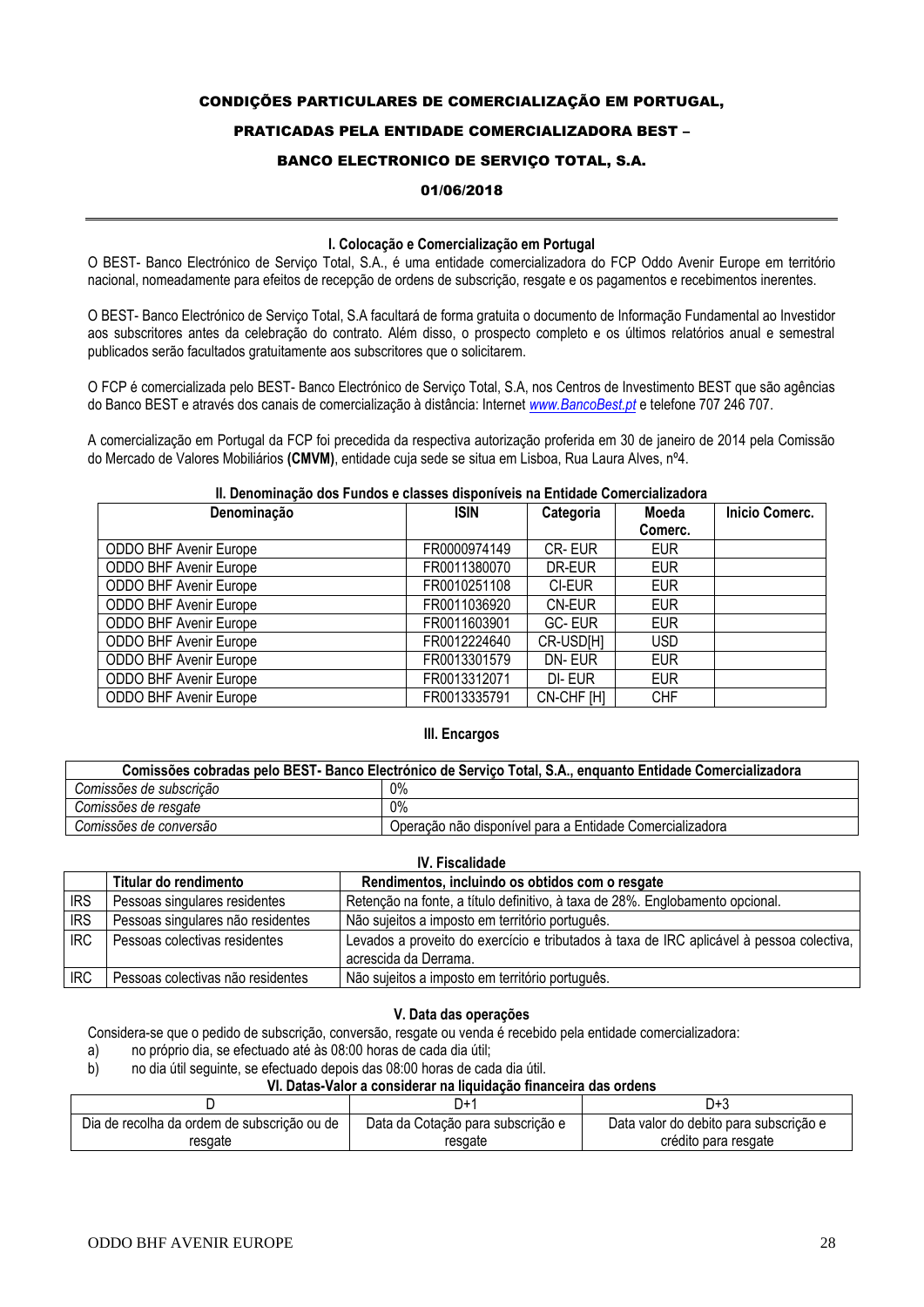# **REGULATIONS**

# ODDO BHF AVENIR EUROPE

#### **TITLE 1 - ASSETS AND UNITS**

#### **Article 1 - Co-ownership units**

The co-owners' rights are represented by units, with each unit corresponding to the same fraction of the Fund's assets. Each unitholder has a co-ownership right in the assets of the Fund proportional to the number of units they hold.

The term of the Fund is 99 years starting from its inception date, except in the event of early dissolution or extension as set forth in the present regulations.

#### Unit classes:

The characteristics of the various classes of units and their eligibility requirements are described in the Fund's prospectus.

The different classes of units may:

- apply different dividend policies (distribution or accumulation);
- be denominated in different currencies;
- be charged different management fees;
- bear different subscription and redemption fees;
- have a different nominal value;

- be automatically hedged against risk, in part or in full, as defined in the Fund's prospectus. This hedge is created using financial instruments that reduce to a minimum the impact of the hedging transactions on the Fund's other unit classes;

- be reserved for one or several distribution networks.

Following the decision of the Management Company's CEO, units may be sub-divided into thousandths, referred to as fractions of units.

The provisions of the regulations governing the issue and redemption of units shall apply to fractions of units, whose value shall always be proportionate to that of the units they represent. Unless otherwise provided, all other provisions of the regulations relating to units shall apply to fractions of units without any need to make a specific provision to that end.

Lastly, the Management Company's CEO may decide, at its own discretion, to sub-divide the units by issuing new units, which shall be allocated to unitholders in exchange for their existing units.

#### **Article 2 - Minimum assets**

Units may not be redeemed if the Fund's assets fall below EUR 300,000; if the assets remain below this amount for a period of 30 days, the Management Company shall make the necessary provisions to liquidate the Fund, or to carry out one of the operations mentioned in article 411-16 of the AMF General Regulation (transfer of the Fund).

#### **Article 3 - Issue and redemption of units**

Units are issued at any time following receipt of subscription requests from unitholders, on the basis of their net asset value plus a subscription fee, where applicable.

Units are issued in bearer form.

Subscriptions and redemptions are executed under the conditions and according to the procedures defined in the Fund's prospectus.

Units of the Fund may be listed on a stock exchange in accordance with the regulations in force.

Subscriptions must be fully paid up on the day the net asset value is calculated. They may be made in cash and/or by a contribution in kind in the form of financial instruments. The portfolio management company is entitled to refuse any securities offered and, for that purpose, must communicate its decision within seven days of the date on which the securities were tendered. If they are accepted, the securities contributed in kind are valued according to the rules laid down in article 4 and the subscription is based on the first net asset value following acceptance of the relevant securities.

Redemptions are made exclusively in cash, except in the event of liquidation of the Fund when unitholders have agreed to be reimbursed in kind. They are settled by the registrar within a maximum of five days from the valuation day of the units.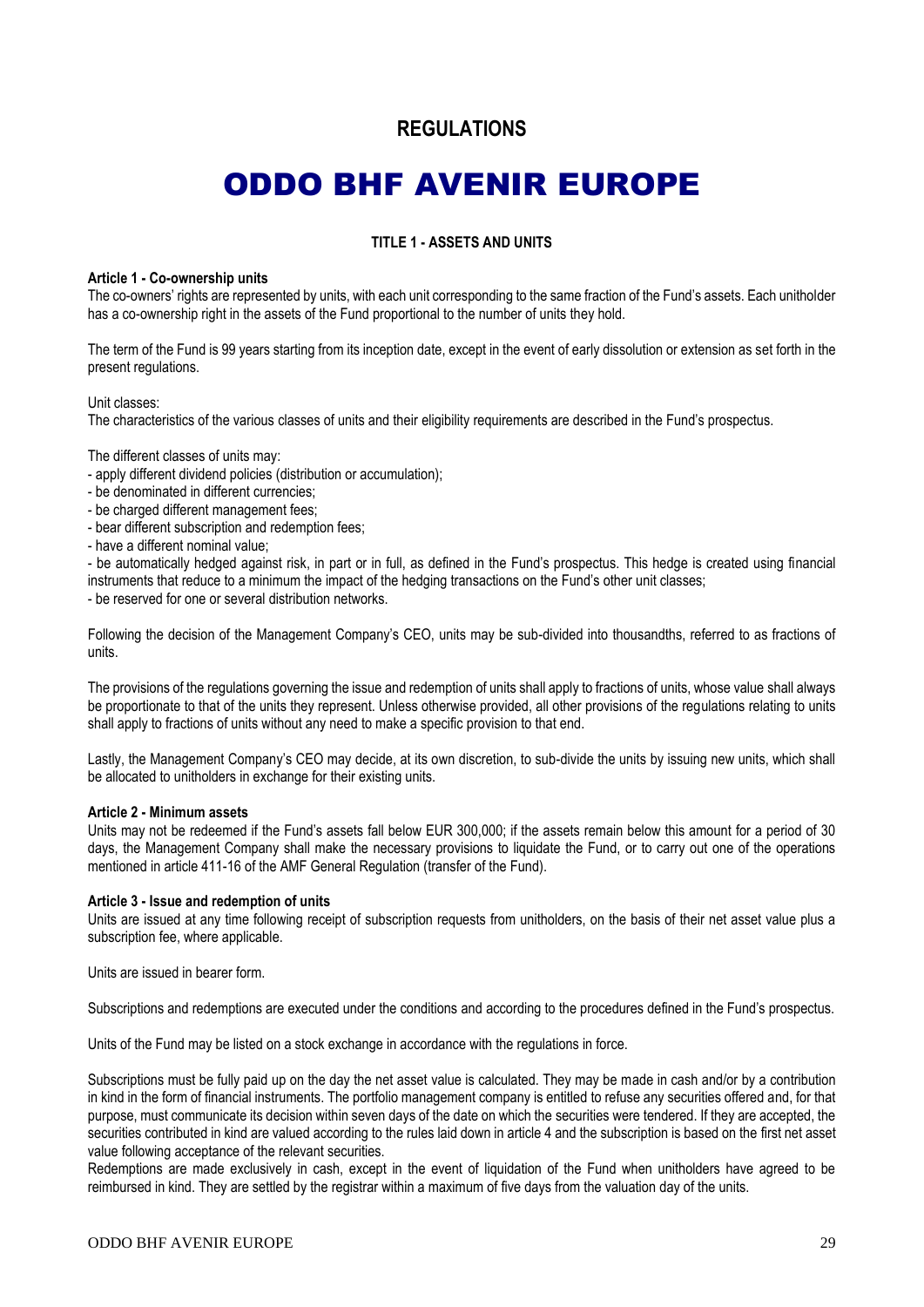However, if in exceptional circumstances the redemption requires the prior sale of assets held in the Fund, this deadline may be extended to a maximum of 30 days.

With the exception of a succession or an inter vivos gift, the sale or transfer of units between unitholders, or between unitholders and third parties, is treated as a redemption followed by a subscription; if this involves a third party, the sale or transfer amount must, where applicable, be supplemented by the beneficiary in order to at least reach the minimum subscription amount stipulated by the Fund's prospectus.

In application of article L.214-8-7 of the French Monetary and Financial Code the redemption of units by the Fund as well as the issue of new units may be suspended on a temporary basis by the Management Company in exceptional circumstances and if this is deemed necessary to protect the interests of unitholders.

If the net assets of the Fund have fallen below the minimum threshold set by the regulations, no redemptions can be carried out.

A minimum subscription amount may be applied according to the procedures set out in the Fund's prospectus.

In application of article L.214-8-7 of the French Monetary and Financial Code, the Fund may stop issuing units in objective situations leading to the closure of subscriptions, such as a maximum number of units or shares issued, a maximum amount of assets reached or the expiry of a fixed subscription period. These objective situations are described in the Fund's prospectus. Existing holders will be informed by any means of the activation of this tool, as well as the threshold and the objective situation that led to the decision of partial or total closure. In the event of a partial closure, this information by any means will explicitly specify the terms and conditions under which existing holders may continue to subscribe during the period of such partial closure. Unitholders are also informed by any means of the decision of the UCITS or the management company either to terminate the total or partial closure of subscriptions (when the threshold is below the trigger level), or not to terminate it (in the event of a change of threshold or a change in the objective situation that led to the implementation of this tool). A change in the objective situation invoked or in the trigger threshold of the tool must always be made in the interest of the unitholders. Information by any means must specify the exact reasons for such changes.

The Management Company may prevent:

- the holding of units by any individual or legal entity not entitled to hold Fund units under the terms of the "target investors" section (hereinafter "Non-Eligible Persons"), and/or

- the registering in the Fund's unitholder register or the Transfer Agent's register of any "Non-Eligible Intermediaries", in accordance with the stipulations of the Agreement (IGA) signed on 14 November 2013 between the government of the French Republic and the government of the United States of America so as to improve compliance with tax obligations on an international level and implement the act governing compliance with these obligations for foreign accounts (FATCA).

Within this context, the Management Company may:

- refuse to issue any units if it appears that such an issuance would or could result in said units being held by a "Non-Eligible Person" or registered in the Fund's unitholder register or the Transfer Agent's register;

- request that all information which it deems necessary in order to determine whether or not the beneficial owner of the units in question is a "Non-Eligible Person" be provided at any time from any intermediary whose name appears in the Registers of unitholders, accompanied by a solemn declaration;

- if it appears that the beneficial owner of the units is a "Non-Eligible Person" and is registered in the Fund's Registers of unitholders, immediately proceed with the compulsory redemption of the units held by the Non-Eligible Person. The compulsory redemption shall be carried out using the last known net asset value, increased if applicable by the applicable charges, fees and commissions, which shall be borne by the unitholders concerned by the redemption.

#### **Article 4 - Calculation of the net asset value**

The net asset value of the units is calculated in accordance with the valuation rules specified in the Fund's prospectus.

Contributions in kind may comprise only stocks, securities, or contracts admissible as assets of UCITS; they are valued according to valuation rules governing the calculation of the net asset value.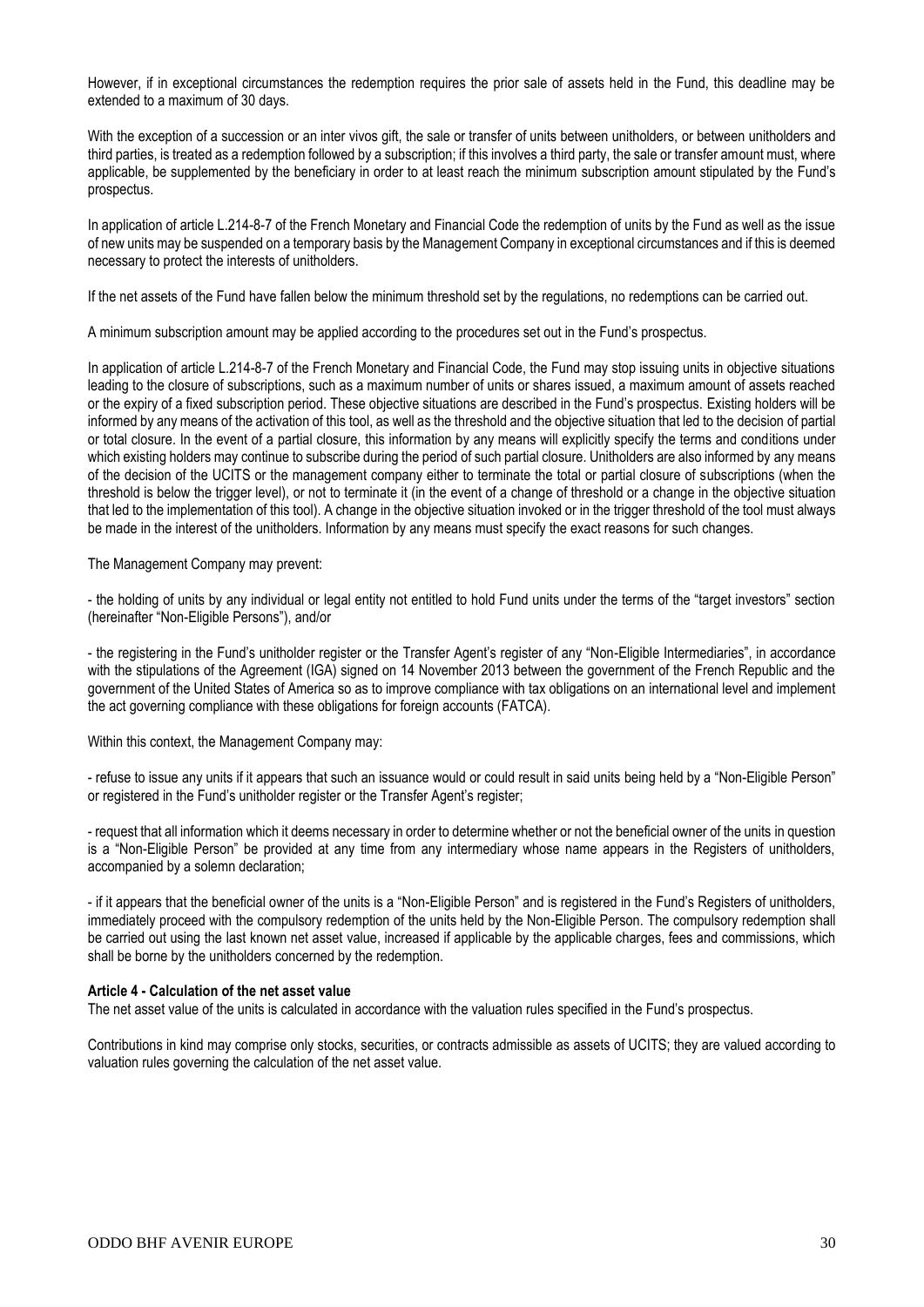### **TITLE 2 - OPERATION OF THE FUND**

#### **Article 5 - The Management Company**

The Fund is managed by the Management Company in accordance with the Fund's investment objectives.

The Management Company shall act in all circumstances in the exclusive interests of the unitholders and has the exclusive right to exercise the voting rights attached to the securities held in the Fund.

#### **Article 5a - Operating rules**

The instruments and deposits which are eligible to form part of the Fund's assets as well as the investment rules are described in the Fund's prospectus.

#### **Article 5b - Admission to trading on a regulated market and/or a Multilateral Trading Facility**

Units may be admitted to trading on a regulated market and/or a multilateral trading facility in accordance with the regulations in force. In the event that the Fund whose units are admitted to trading on a regulated market has an index-based investment objective, the Fund must have implemented a mechanism for ensuring that the price of its units does not significantly deviate from its net asset value.

#### **Article 6 - The Custodian**

The Custodian carries out the duties incumbent upon it under the legal and regulatory provisions in force as well as those to which it has contractually agreed with the Management Company. In particular, it must ensure that decisions taken by the Management Company are lawful. Where applicable, it must take all protective measures that it deems necessary. In the event of a dispute with the Management Company, it shall inform the *Autorité des marchés financiers*.

#### **Article 7 - The Statutory Auditor**

A statutory auditor is appointed by the governing body of the Management Company for a term of six financial years, subject to the approval of the *Autorité des marchés financiers*.

The statutory auditor certifies the accuracy and consistency of the financial statements.

The statutory auditor may be re-appointed.

The statutory auditor is obliged to notify the *Autorité des marchés financiers* promptly if, in the course of its duties, it becomes aware of any fact or decision concerning the undertaking for collective investment in transferable securities which is liable to:

1. Constitute a breach of the legal and regulatory provisions governing this undertaking and is likely to have significant consequences for its financial position, income or assets;

2. Impair its continued operation or the conditions thereof;

3. Lead to the expression of reservations or a refusal to certify the financial statements.

Assets will be valued and exchange ratios will be determined for the purpose of any conversion, merger or split under the statutory auditor's supervision.

The statutory auditor shall assess all contributions in kind under its responsibility.

The statutory auditor shall check the composition of the assets and other information before any publication.

The statutory auditor's fees are determined by mutual agreement between the auditor and the CEO of the Management Company on the basis of an agenda indicating all duties deemed necessary.

The statutory auditor certifies the financial statements serving as the basis for the payment of interim dividends.

The statutory auditor's fees are included in the management fees.

### **Article 8 - The financial statements and the management report**

At the end of each financial year, the Management Company prepares the financial statements and a report on the management of the Fund during the last financial year.

The Management Company shall prepare an inventory of the assets at least twice yearly and under the supervision of the Custodian.

The Management Company shall make these documents available to unitholders within four months of the financial year-end and shall notify them of the amount of income attributable to them: these documents shall be sent by post if expressly requested by the unitholders, or made available to them at the office of the Management Company.

### **TITLE 3 - APPROPRIATION OF DISTRIBUTABLE INCOME**

#### **Article 9** *-* **Appropriation of distributable income**

The net income for the financial year is equal to the amount of interest, arrears, dividends, premiums and prizes, and directors' fees as well as all income generated by the securities held in the portfolio of the Fund, plus income generated by temporary cash holdings, less management fees and borrowing costs.

The distributable income consists of:

#### ODDO BHF AVENIR EUROPE 31